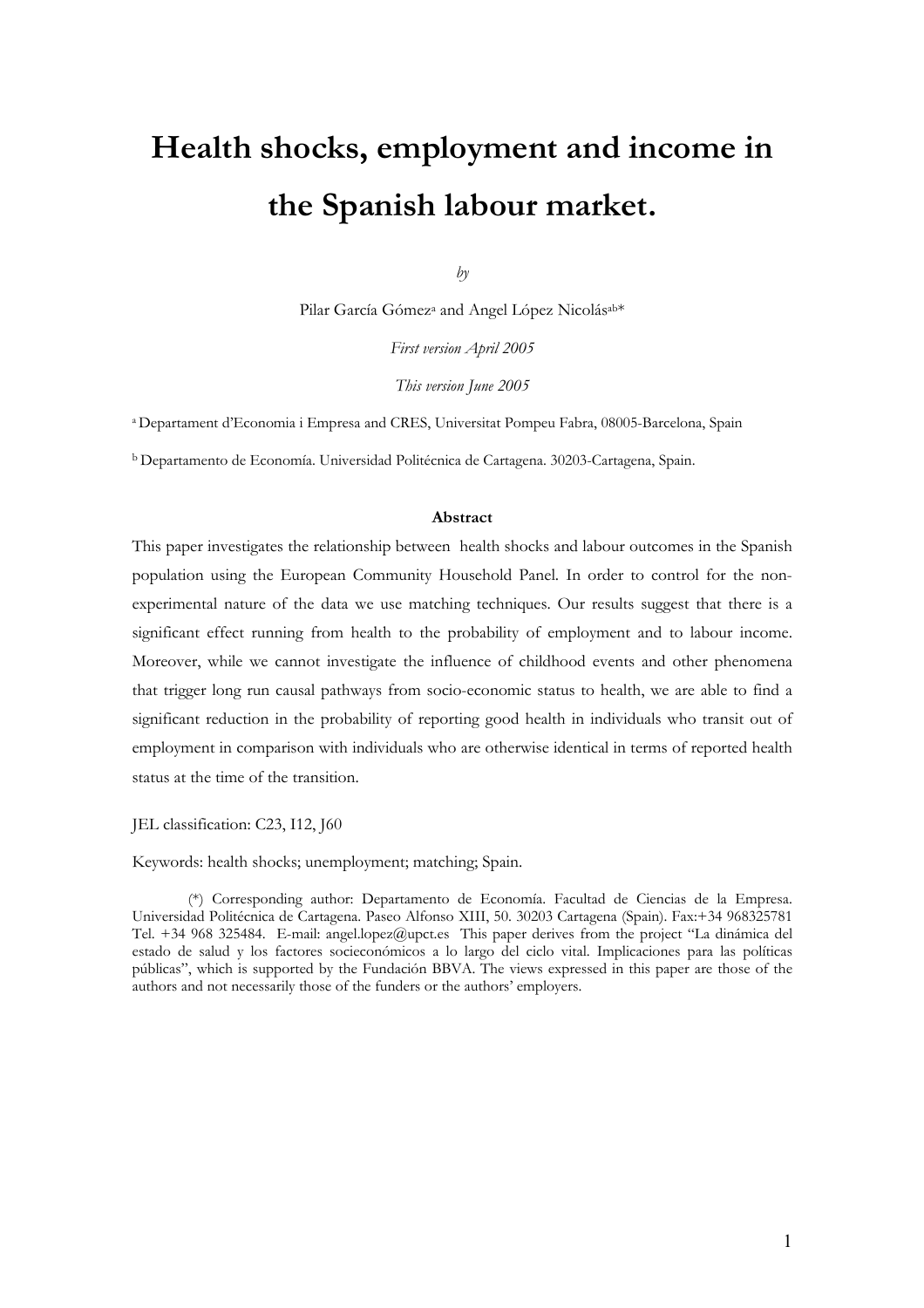#### **1. Introduction**

The literature in the fields of public health and health economics contains abundant evidence on the relationship between socio-economic conditions and health status (see e.g. Acheson report, 1998, Deaton 2002, 2003) and it is often argued that income redistribution should be used as a correcting mechanism (see Navarro 2001). It is nevertheless difficult to extract policy recommendations from the existing evidence. Socio-economic conditions are a set of factors that not only include income but also education, housing, social relations, social rank among a group etc. Therefore the simple idea of redistributing income from rich to poor will only be effective if health is effectively determined by income or something that, in turn, is determined by income. That is, health and income are related through mechanisms of direct and indirect causality. On one hand income is necessary to consume basic goods and services and, on the other hand, health affects the possibility of generating income in the labour market. Deaton (2003) shows how the gradient between income and health depends on i) a plausible direct causal effect, ii) the incidence of shocks to health, iii) the ability of the health care system in helping to overcome health shocks and iv) the degree of income insurance to health shocks. The incidence of shocks depends upon public health measures such as the promotion of healthy lifestyles and the reduction of accidents. Also, the ability of the health care system depends on the volume of resources devoted as well as how efficiently are these resources used from both the technical and the allocative perspectives. Finally, the risk of income loss after a health shock depends on the system of social protection. Each one of the last three elements is policy amenable and it is important to assess their weight in each population of interest before thinking about correcting mechanisms. More fundamentally, it is important to assess whether the direct pathway from socio-economic conditions to health is less or more important than the reverse pathway. Economists have provided insightful evidence on these issues. Exploiting the fact that American children's health does not have a substantial influence on parental income, Case, Lubotsky and Paxson (2002) argue that the correlation between children's health and income reveals a causal pathway from parental socio-economic status to children's health. Moreover, these authors argue that part of the gradient found in adulthood is originated in childhood, through a lower accumulation of education capital and a greater depreciation of health capital by children coming from low socio-economic status. If this was the only story, research should focus exclusively on pinpointing the precise pathways in which low parental socio-economic status affects children's health (e.g. is it a greater incidence of shocks or a poorer management or shocks or both?) in order to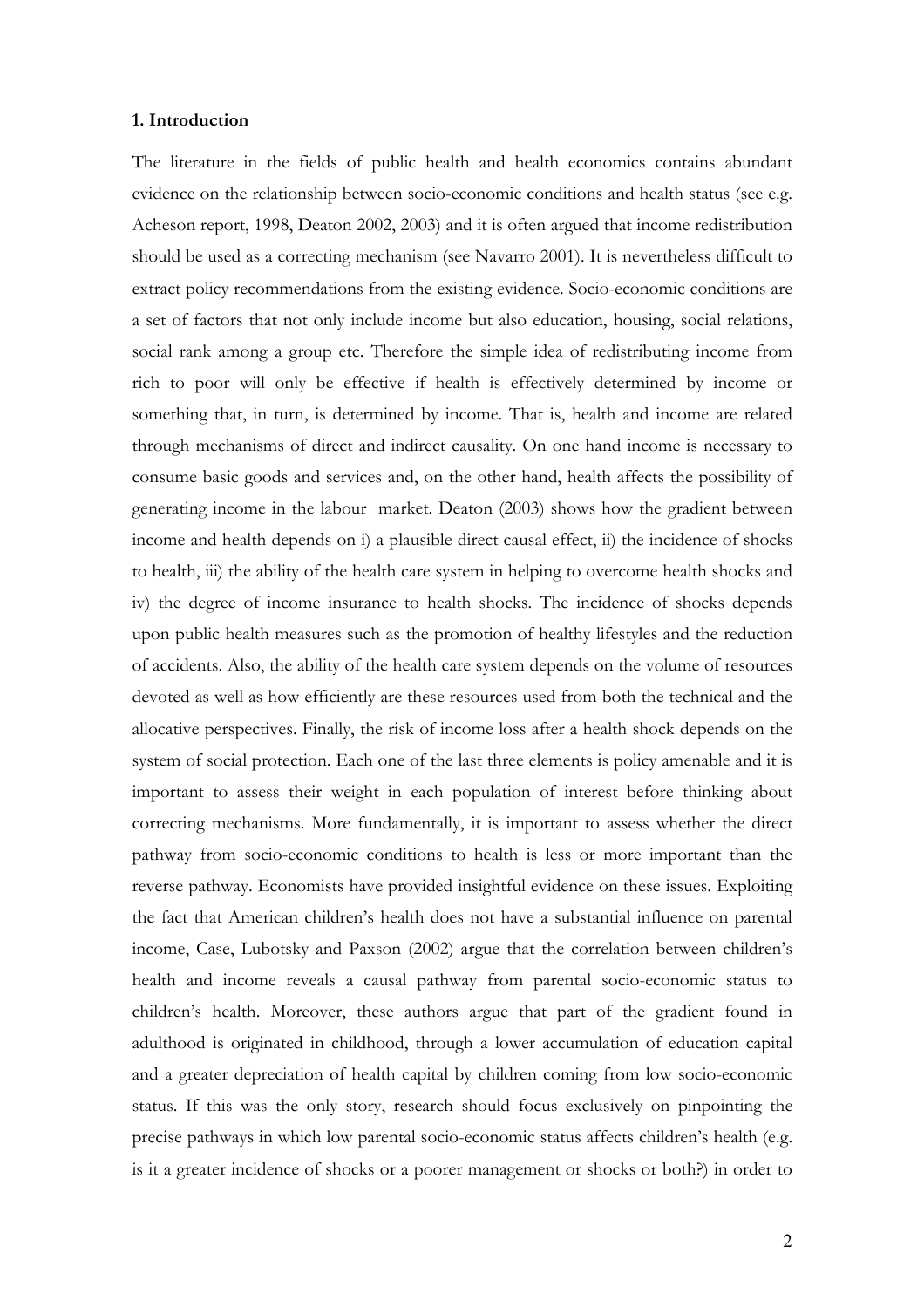find policy prescriptions. However, there is evidence pointing at the existence of a pathway from health to socio-economic status too. Contoyannis and Rice (2001) have used IV methods for panel data to show that bad psychological health affects men wages negatively while good self assessed health affects female wages positively and, more recently, Smith (2004) finds that the onset of disease affects labour supply and the ability to generate income during adulthood in a non-trivial way.

This paper attempts to provide some evidence on the relative importance of the two causal pathways in the Spanish population. The study of socio-economic differences in health in the Spanish population has traditionally been associated to the realm of public health (Regidor et al. 1995, 1999, 2002), but the health economics community has contributed with recent studies (van Doorslaer and Koolman, 2004; García Gómez and López Nicolás, 2004a, 2004b) that show that the health of the Spanish population –be it self-assessed health or indicators such as the GHQ index for mental health or the Euroqol index- is relatively more concentrated in the top of the income distribution. That is, there is a significant degree of income related health inequality. These contributions from health economics also aim to decompose inequality into explanatory factors –thus advancing one step towards unveiling causal mechanisms- and reach the conclusion that, other things being equal, income is positively and significantly associated with health. Nevertheless it is difficult to identify the direction of causality, let alone the precise mechanisms of causation, behind this correlation due to the well-known limitations of cross sectional information. Our contribution is motivated, among others, by Smith's (2004) suggestion to unveil the relationship between socio-economic status and health by resorting to longitudinal information spanning several decades for representative samples of the US population. The steps taken consist in conditioning on past health shocks before evaluating current changes in labour status, income and medical outlays and vice-versa, that is, conditioning on past labour status changes and other events related to socio-economic status before evaluating current health shocks. Thus in this paper we resort to the best source of longitudinal information on health and socio-economic characteristics for the Spanish population available to researchers: the European Community Household Panel (1994-2001, hereafter ECHP). We will condition on past health (labour status) events to evaluate current changes in labour status (health). While the spirit is the same as in the study cited above, our specific methodology consists in matching individuals who experience a health shock (labour status change) with identical individuals in a control group. In this sense we follow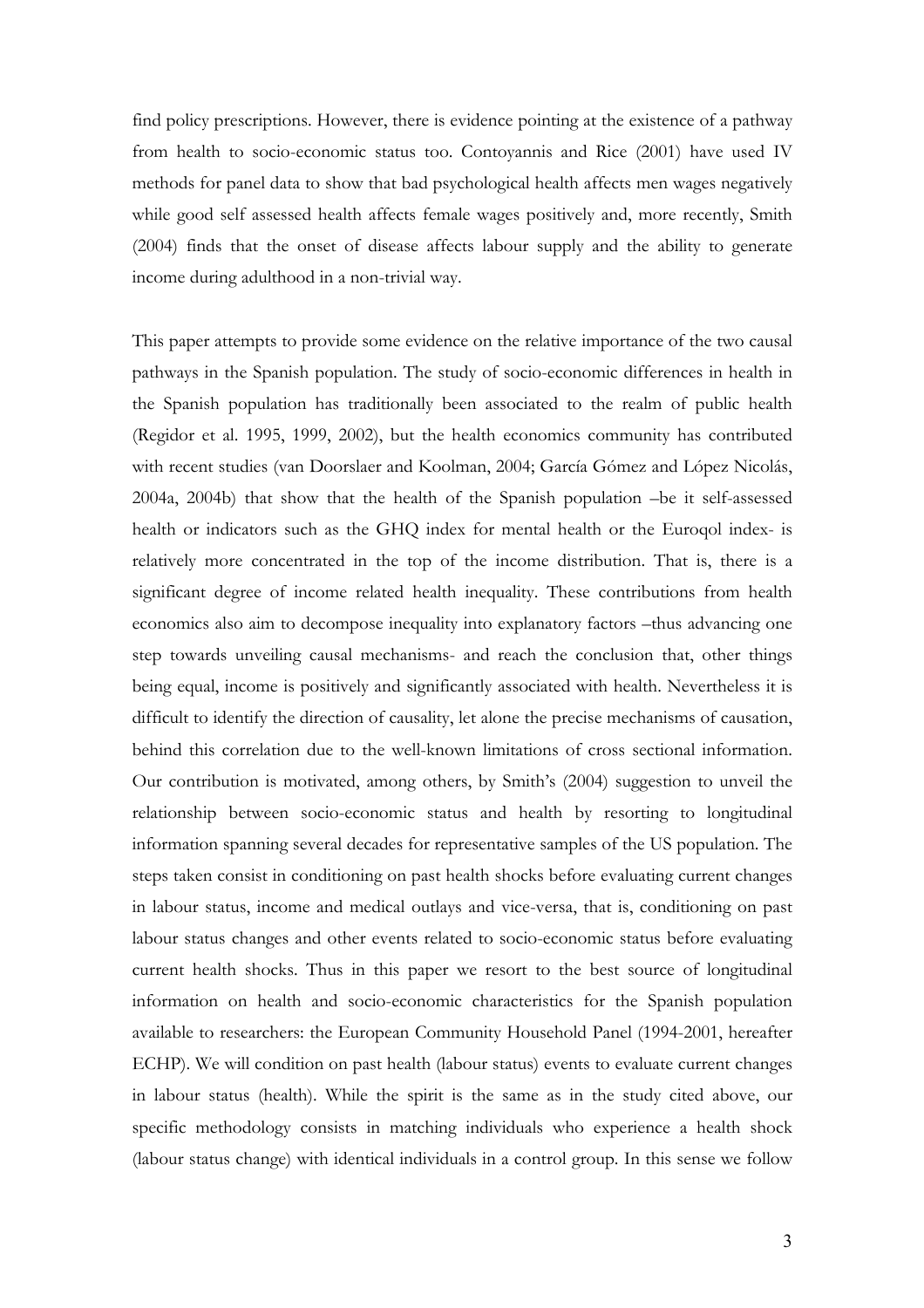the recent usage of the matching methods in the context of health shocks by Lechner and Vázquez Álvarez (2004), Frölich et al. (2004) and Dano (2004).

Our results suggest that there is a significant effect running from health to the probability of employment and to labour income. Moreover, while we cannot investigate the influence of childhood events and other phenomena that trigger long run causal pathways from socio-economic status to health, we are able to find a significant reduction in the probability of reporting good health in individuals who transit out of employment in comparison with individuals who are otherwise identical in terms of reported health status at the time of the transition.

In the next section we describe the methodology used to identify ways of causation between health changes to labour outcomes and viceversa. Section 4 discusses some features of the ECHP particularly relevant for this study. Section 5 presents the empirical results and section 6 concludes.

#### **3. Methods**

#### 3.1 Outcomes of interest

In this paper we investigate, firstly, labour market outcomes potentially affected by an adverse health shock. We are particularly interested in labour market transitions that are not led by the availability of retirement –Disney et al. (2003) have recently used IV panel methods to show that adverse health shocks affect positively the probability of retirementand therefore we restrict our population of interest to individuals below 60 years of age. The reason for this focus is that we are interested in transitions that might drive the observed gradient between income and health and, in the case of transitions to retirement, income loss is cushioned by pensions. In fact, the results by Smith for the US cited above show that individuals transiting to retirement after a health shock do not suffer income losses whereas the rest of individuals who transit out of employment suffer income losses which can cumulate up to large amounts in the course of a few years. Therefore our outcomes of interest are the probability of being in employment and the probability of being inactive or in other states, and the levels of income from labour and other sources. Secondly, we shall also investigate the effect of changes in employment status, in particular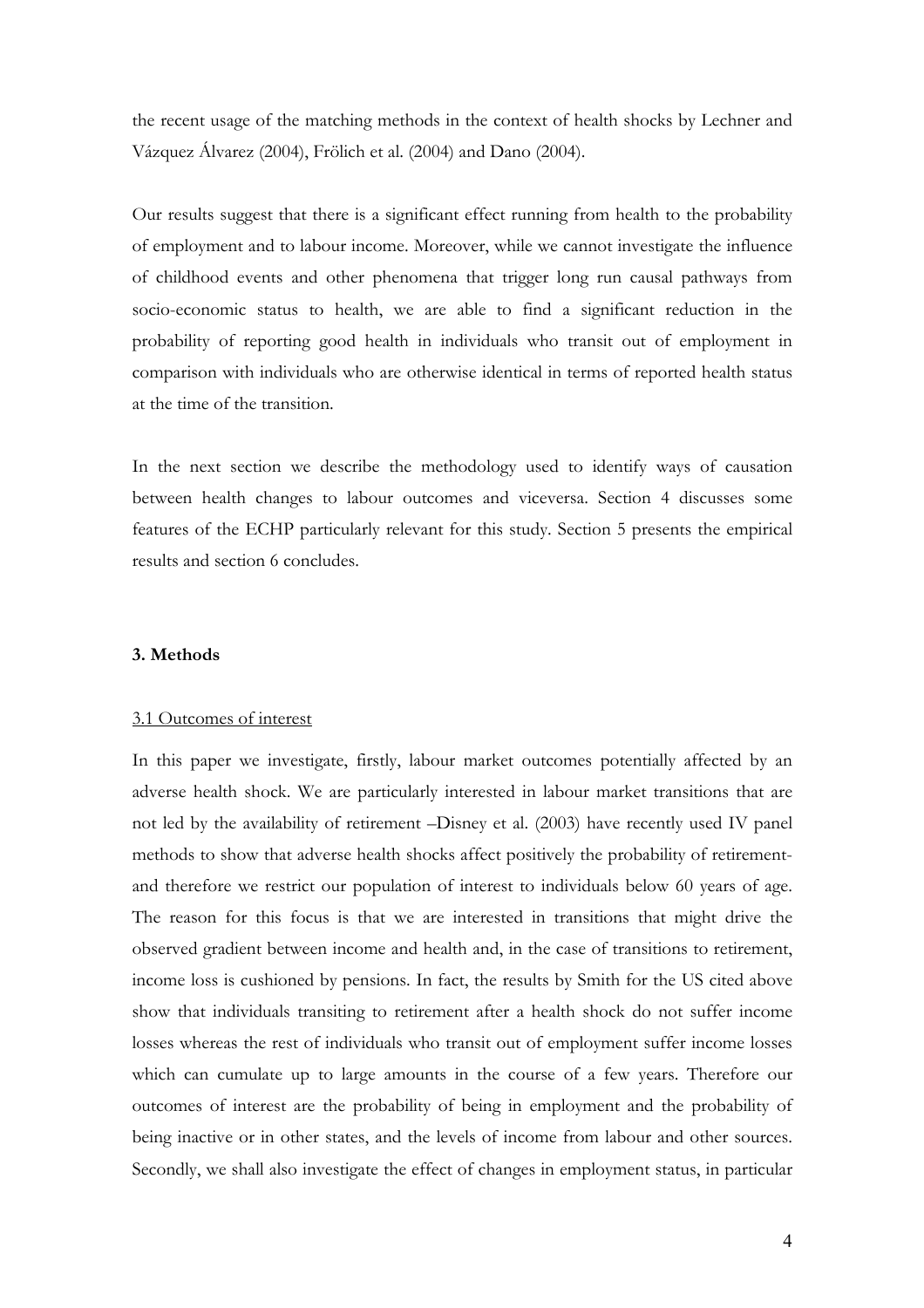entering unemployment, on health in an attempt to capture potential causality from labour outcomes to health.

#### 3.2 Estimating Average Treatment Effects on the Treated

As in any other evaluation exercise with non-experimental data, the problem in our setting consists in obtaining a credible counterfactual against which we may measure the impact of the health shock. Let T=1,0 indicate treatment and lack of treatment respectively and let  $Y_{i1}$  and  $Y_{i0}$  denote the outcome of interest for individual i with treatment and without treatment respectively. Since we will observe individual i either with treatment or without treatment, we cannot observe the distribution of the treatment effect  $B_i = Y_{i1} - Y_{i0}$ . Some features of such distribution are estimable, nevertheless. In particular, we may consider the Average Treatment Effect on the Treated

$$
ATET = E(B | T=1) = E(Y_1 - Y_0 | T=1)
$$
\n(1)

This magnitude measures how much the outcome of interest changes on average for those individuals who undergo the treatment (who suffer the health shock to be defined below . Clearly, simply computing the difference in the average outcomes of those in treatment and those out of treatment is open to bias. That is,

$$
E(Y_1 | T=1) - E(Y_0 | T=0) =
$$
  
\n
$$
E(Y_1 | T=1) - E(Y_0 | T=1) + E(Y_0 | T=1) - E(Y_0 | T=0) =
$$
  
\n
$$
E(Y_1 - Y_0 | T=1) + E(Y_0 | T=1) - E(Y_0 | T=0) =
$$
  
\n
$$
ATET + BIAS
$$

(2)

Only if we can guarantee that the outcomes of the control group are equal on average to what the outcomes of the treatment group would have been in the absence of treatment does this consistently estimate the ATET. With non-random sorting into treatment and control such condition is rarely met.

Now suppose that by conditioning on an appropriate set of observables, X, assignment to the treatment group becomes random (or, at least, independent of the outcomes). This is the conditional independence assumption (see Heckman et al. 1997 or Wooldridge 2002)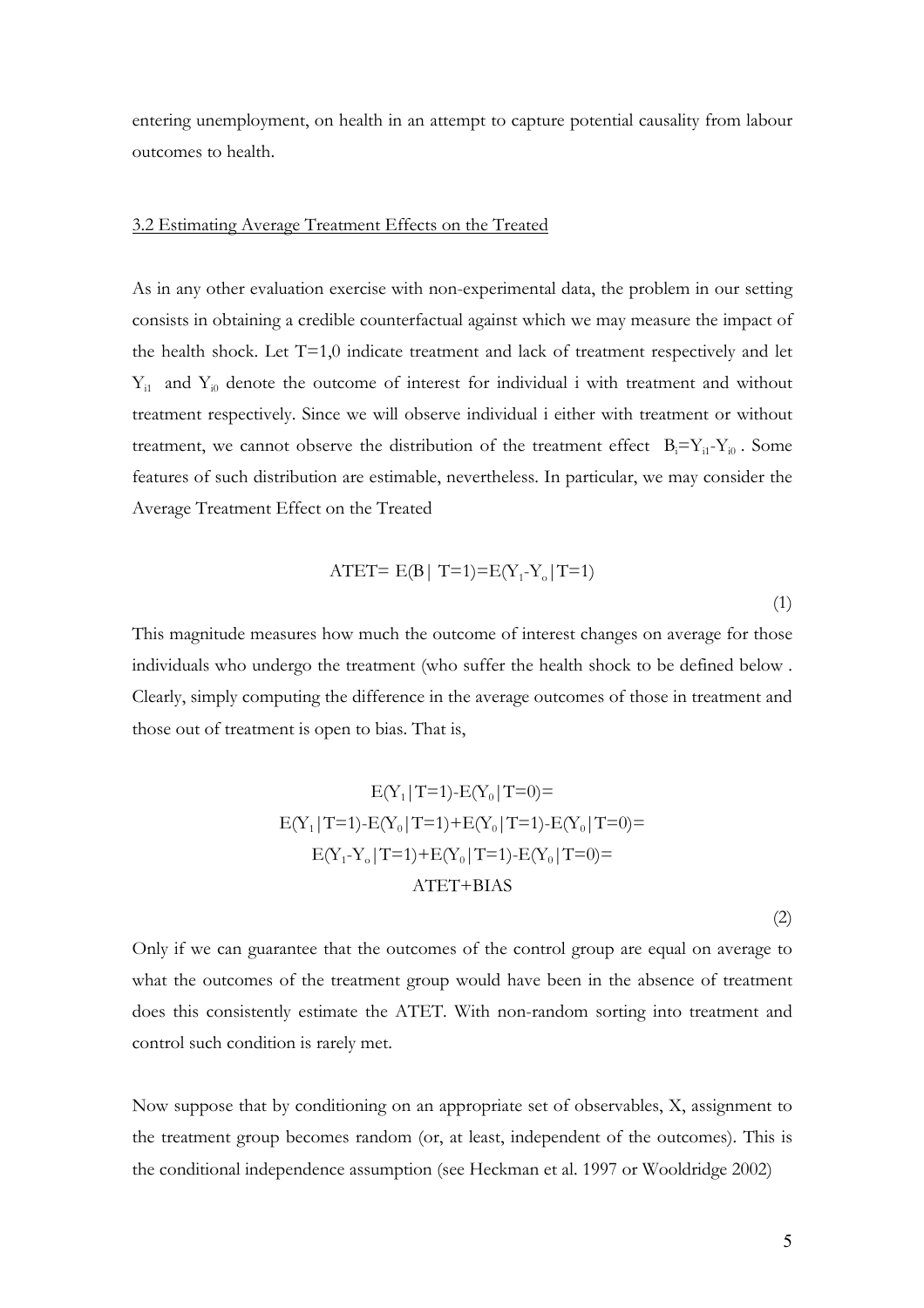$$
Y_\mathrm{o} \perp T \, \mid \, X
$$

This implies that

$$
E(Y_0 | T=1, X) - E(Y_0 | T=0, X)=0
$$
\n(4)

Therefore we could estimate the ATET from the difference in outcomes between treated and controls within each cell defined by the conditioning variables X (see Blundell and Costa Dias 2002). Using the law of iterated expectations and the conditional independence assumption, the ATET can be retrieved from observed data in the following way

$$
\text{ATET} = E(Y_1 \mid T=1) - E(Y_0 \mid T=1) = E_X[(E(Y_1 \mid X, T=1) - E(Y_0 \mid X, T=1)) \mid T=1] = E_X[(E(Y_1 \mid X, T=1) - E(Y_0 \mid X, T=0)) \mid T=1]
$$
\n
$$
(5)
$$

This turns out to be prohibitive in terms of data, as the size of many cells will be small. An alternative is to use the results of Rosenbaum and Rubin (1983, 1984) and condition on the probability of treatment as a function of X, P(X) since the conditional independence assumption also implies that

$$
E(Y_0 | T=1, P(X)) - E(Y_0 | T=0, P(X)) = 0
$$
\n(6)

Therefore we could estimate the ATET from the differences in outcomes between treated and controls within each cell defined by values of P(X).

$$
\text{ATET} = E(Y_1 \mid T=1) - E(Y_0 \mid T=1) = E_{P(X)}[(E(Y_1 \mid P(X), T=1) - E(Y_0 \mid P(X), T=1)) \mid T=1] =
$$
\n
$$
E_{P(X)}[(E(Y_1 \mid P(X), T=1) - E(Y_0 \mid P(X), T=0)) \mid T=1]
$$
\n(7)

In practical terms, this requires matching treated individuals with controls on criteria based on the closeness of their P(X) score –the propensity score- as we shall see later.

The ability of this estimator to retrieve consistently the ATET relies crucially on the adequacy of the conditional independence assumption. That is, that all factors that may

(3)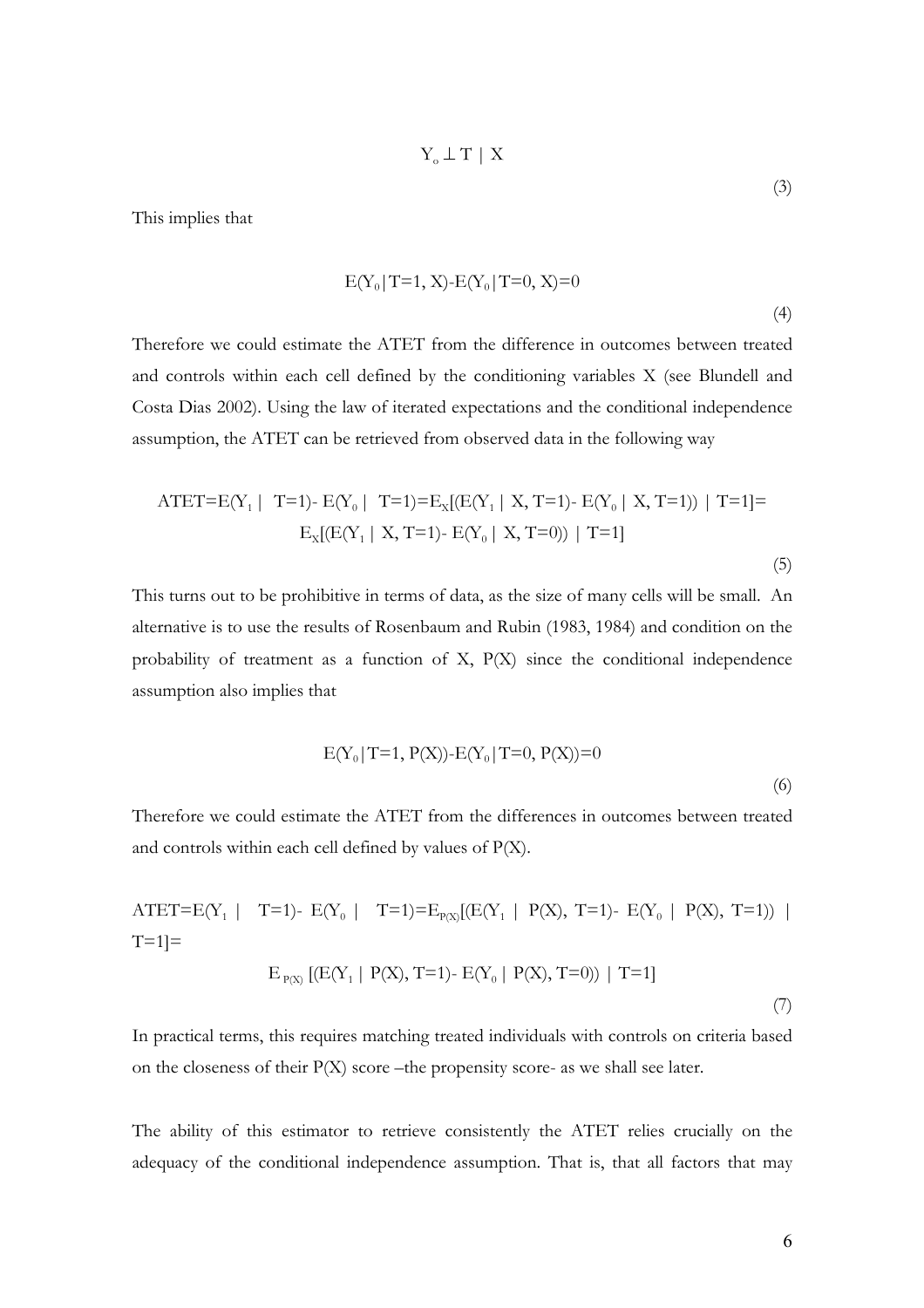affect treatment and the outcomes are included in the vector of conditioning variables. Panel data –spanning periods before and after the treatment- afford the possibility to correct for the hypothetical failure of this assumption. In essence, the idea relies on the ability to first difference the outcomes of the treated and the controls in order to eliminate any unobservable fixed effects affecting selection and the outcomes. Letting the superscript A and B denote the time periods before and after treatment occurs, the conditional independence assumption would now be stated in the following terms

$$
Y^{A}_{0} - Y^{B}_{0} \perp T \mid X \tag{8}
$$

So that,

$$
E(Y^{A}_{0} - Y^{B}_{0} | T=1, X) - E(Y^{A}_{0} - Y^{B}_{0} | T=0, X) = 0
$$
\n(9)

And therefore, the "differences in differences" ATET can be estimated in the following way from observed data

$$
\text{ATET}_{\text{DID}} = E(Y_{1}^{A} - Y_{1}^{B} | T=1) - E(Y_{0}^{A} - Y_{0}^{B} | T=1) =
$$
\n
$$
E_{X}[(Y_{1}^{A} - Y_{1}^{B} | X, T=1) - E(Y_{0}^{A} - Y_{0}^{B} | X, T=1)) | T=1] =
$$
\n
$$
E_{X}[(E(Y_{1}^{A} - Y_{1}^{B} | X, T=1) - E(Y_{0}^{A} - Y_{0}^{B} | X, T=0)) | T=1]
$$
\n(10)

The same reasoning about the propensity score applies to the  $\text{ATET}_{\text{DID}}$  estimator.

As we shall see, an alternative way to use the longitudinal perspective offered by panel data consists in using the standard ATET estimator of expression (7) including pre-treatment outcomes within the vector of conditioning variables, either by including them directly in the propensity score function or by restricting the sample of controls to individuals who are identical in terms of pre treatment outcomes.

#### 3.3 Identifying a health shock and constructing treatment and control groups

Our measure of health shocks is based on the responses to the question on self-assessed health in the ECHP "How good is your health in general?". From the five possible responses (very good, good, fair, bad and very bad), we consider that the respondent has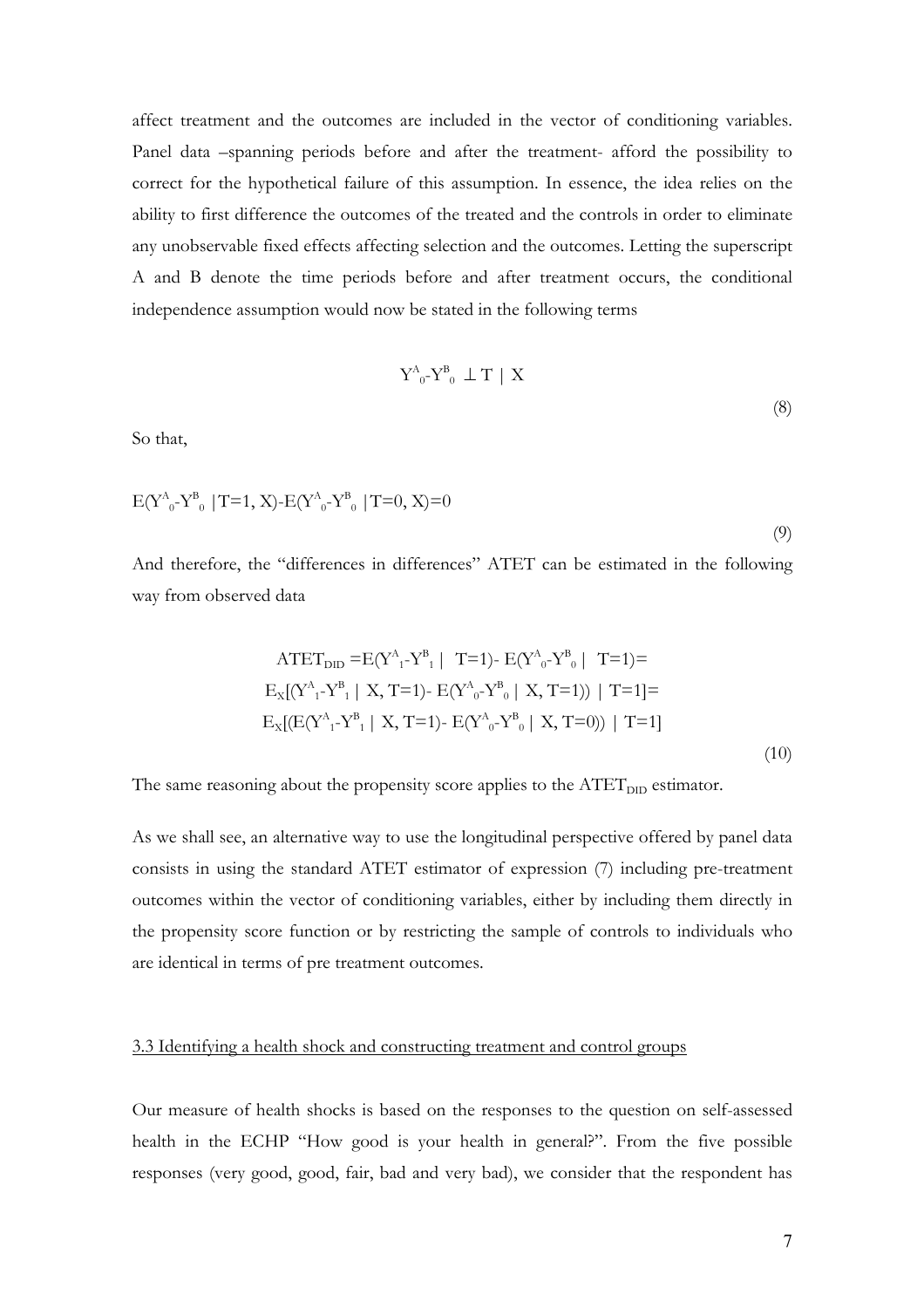undergone an adverse health shock if he or she reports "fair", "bad" or "very bad" in any given period, with the timing of the shock occurring sometime between the last period when he or she recorded any of the other three alternatives.

Since we wish to evaluate whether suffering a health shock in these terms leads to any change in labour outcomes, we want to rule out the possibility that any potential anticipation of the change in labour status causes the change in self reported health, therefore we adopt the following strategy –motivated by the procedures used by Lechner and Vázquez Alvarez (2004)- in order to construct the treatment and control groups:

- 1) Consider a window of three years for each observed individual. This creates 6 possible sequences of three years over the time span covered by our data. To these three years, regardless of the sequence, we refer as  $t=1$ ,  $t=2$  and  $t=3$
- 2) For each sequence select individuals who are healthy (SAH good or very good) at  $t=1$ , the start of the sequence, and also are employed at  $t=1$  and  $t=2$
- 3) The **treatment group** are individuals meeting selection criterion # 2 who report fair, bad or very bad health in  $t=2$  and  $t=3$ . That is, those individuals who undergo a health shock after  $t=1$  and for whom adverse health persists at least over  $t=3$ . The sequence of health states for these individuals is therefore GBB (Good, Bad, Bad)
- 4) The **control group** are individuals meeting selection criterion # 2 for whom we observe a GGG sequence of health states (Good, Good, Good)

By analogy, in order to investigate the effects of changes in employment status on health, we consider the following selection criteria when constructing treatment and control groups

- 5) Consider a window of three years for each observed individual. This creates 6 possible sequences of three years over the time span covered by our data. To these three years, regardless of the sequence, we refer as  $t=1$ ,  $t=2$  and  $t=3$
- 6) For each sequence select individuals who are employed at  $t=1$ , the start of the sequence, and also are in good or very good health at  $t=1$  and  $t=2$
- 7) The **treatment group** are individuals meeting selection criterion # 2 who report being unemployed in  $t=2$  and  $t=3$ . The sequence of employment states for these individuals is therefore EUU (Employed, Unemployed, Unemployed )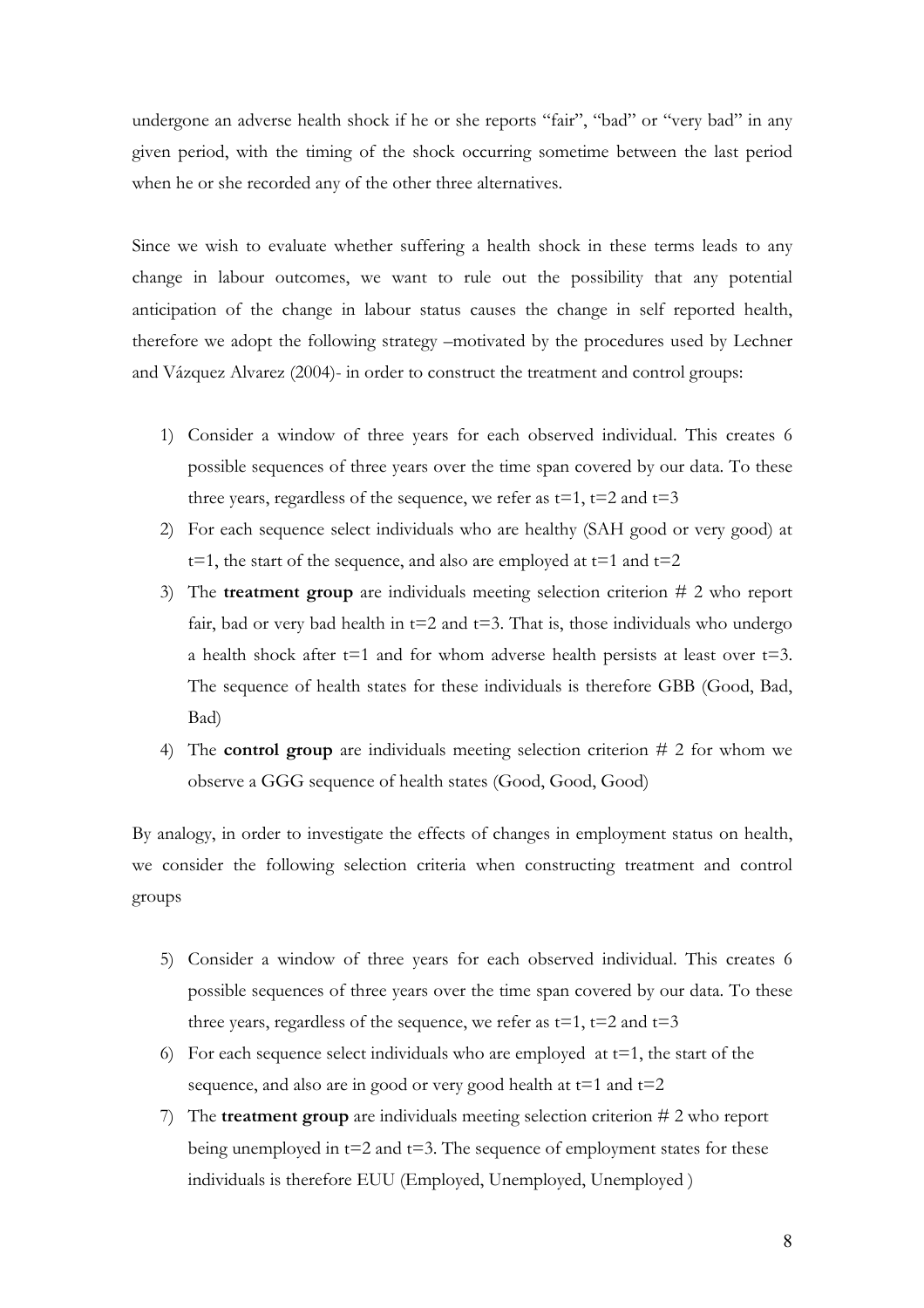8) The **control group** are individuals meeting selection criterion # 2 for whom we observe a EEE sequence of employment states (Employment, Employment, Employment)

We shall match individuals in the treatment and control groups on the basis of the propensity score. Thus we do not resort to first differences, but from the discussion in 3.2 it follows that we nevertheless exploit the longitudinal perspective of our data by conditioning on the labour status at times  $t=1$  and  $t=2$  –in the estimation of the ATET of a health shock on labour outcomes- and on self-assessed health at times  $t=1$  and  $t=2$  –in the estimation of the ATET of a transit into unemployment on health. A similar strategy has also been adopted by Dano (2004) when evaluating the effects of road accidents on labour outcomes.

## **4. Data**

Table 1 shows that, in the ECHP 1994-2001, we can observe a total of 34830 GGG sequences, that is sequences of three consecutive years of good health, and 3080 GBB sequences, that is sequences of an adverse health shock lasting at least two years. Similarly we observe 2181 Employment, Unemployment, Unemployment sequences and 22724 sequences of three years in employment.

When we apply the age selection criterion, the number of sequences is reduced substantially. When we condition on being employed (or being in good health) during the first two years of the sequences, sample sizes further reduced according to the figures in the table.

| Table1. Sample sizes in treatment and control groups |                    |                              |                    |                    |
|------------------------------------------------------|--------------------|------------------------------|--------------------|--------------------|
|                                                      | Treated (GBB)      | Control (GGG)                | Treated (EUU)      | Control (EEE)      |
|                                                      |                    |                              |                    |                    |
| Initial sample                                       | 3080               | 34830                        | 2181               | 22724              |
| Individuals aged $\leq 60$                           | 1557               | 31543                        | 1530               | 21831              |
| Without missing values                               | 1528               | 31000                        | 1495               | 21467              |
| in the propensity score                              |                    |                              |                    |                    |
| Conditional to have                                  | 691                | 15015                        |                    |                    |
| been working in                                      | $(45%$ of previous | $(48\% \text{ of previous})$ |                    |                    |
| periods 1 and 2                                      | sample of treated) | sample of control)           |                    |                    |
| Conditional to have                                  |                    |                              | 876                | 15686              |
| been in Good or                                      |                    |                              | (59% of previous   | (73% of previous   |
| excellent health in                                  |                    |                              | sample of treated) | sample of control) |
| periods 1 and 2                                      |                    |                              |                    |                    |

Note: GBB: Good/excellent health- Fair/Bad/Very bad health - Fair/Bad/Very bad health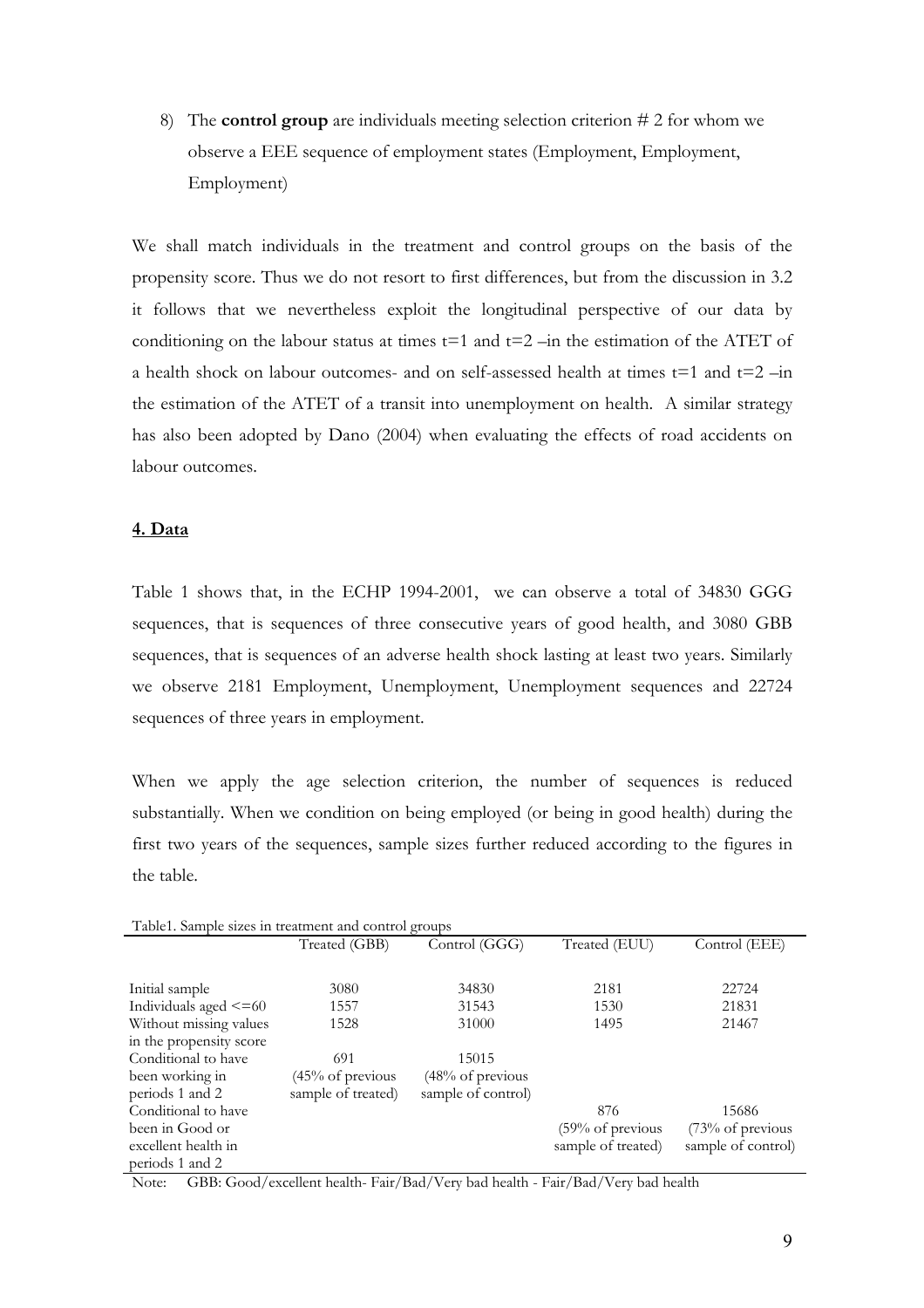GGG: Good/excellent health - Good/excellent health - Good/excellent health EUU: Employed – Unemployed – Unemployed EEE: Employed – Employed – Employed

#### **5. Empirical results**

We estimate ATET effects by means of the Stata procedures written by Becker and Ichino (2002). First we estimate the probability (probit specification) of being in the treatment group (the propensity score) as flexible functions of age and gender, educational attainment, the logarithm of equivalent household income at the start of the sequence, regional indicators and wave indicators. These specifications pass the "balancing hypothesis". That is, there are no systematic differences in observable characteristics between treated and controls once we condition on the propensity score. Subsequently we match treated individuals with controls using three alternative methods: i) nearest neighbour matching, ii) radius matching and iii) kernel matching (see Becker and Ichino for the relevant technical details). There are no a priori grounds to expect any of these matching methods to be preferable, so reporting the three estimates allows us to assess the robustness of the results.

#### 5.1 Effects of a health shock on labour outcomes

#### i) Effects on the probability of employment

Table 2 presents the estimates of the ATET on the probability of employment. The three estimates are remarkably close at nearly minus 5%. These effects are statistically significant at conventional levels (we do not report standard errors for the kernel matching estimates in this version since they are currently being bootstrapped).

| Table 2 ATET on the probability of being employed versus any other labour status outcome (student, |  |
|----------------------------------------------------------------------------------------------------|--|
| military service, unemployed, retired, housework or inactive).                                     |  |

|                       | #Treated | $\#Control$ | <b>ATET</b> | Std     |           |
|-----------------------|----------|-------------|-------------|---------|-----------|
| Neighbour             | 691      | 656         | $-0.046$    | 0.015   | $-3.127$  |
| Matching<br>Radius    | 691      | 14854       | $-0.047$    | 0.012   | $-4.078$  |
| Matching<br>$(r=0.1)$ |          |             |             |         |           |
| Kernel<br>Matching    | 691      | 14854       | $-0.048$    | $\cdot$ | $\bullet$ |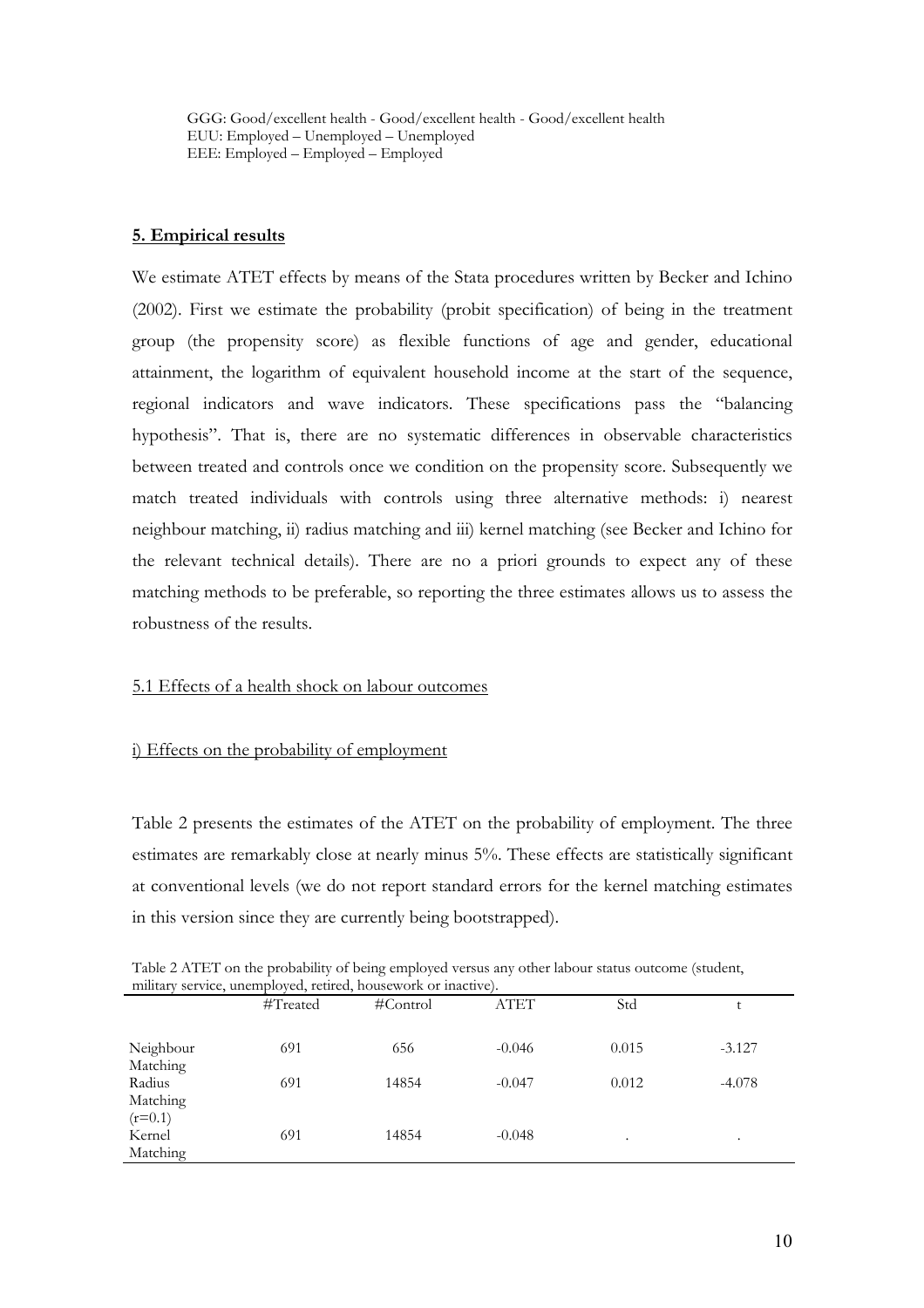So, if those affected by an adverse health shock are less likely to be employed, where do they end up?

|            |            | Number of<br>treated | Number of<br>control | Coefficient | Std Error | t              |
|------------|------------|----------------------|----------------------|-------------|-----------|----------------|
|            | N. Neighb. | 691                  | 656                  | 0,003       | 0,002     | 1,415          |
| Student    | Radius     | 691                  | 14854                | 0,001       | 0,002     | 0,31           |
|            | Kernel     | 691                  | 14854                | 0,001       | $\bullet$ | $\blacksquare$ |
|            | N. Neighb. | 691                  | 656                  | 0,001       | 0,001     | $\mathbf{1}$   |
| Militar    | Radius     | 691                  | 14854                | $\theta$    | 0,001     | 0,245          |
|            | Kernel     | 691                  | 14854                | $\theta$    |           |                |
|            | N. Neighb. | 691                  | 656                  | 0,001       | 0,01      | 0,146          |
| Unemployed | Radius     | 691                  | 14854                | $-0,005$    | 0,007     | $-0,727$       |
|            | Kernel     | 691                  | 14854                | $-0,004$    | $\bullet$ | $\bullet$      |
|            | N. Neighb. | 691                  | 656                  | 0,003       | 0,003     | 0,981          |
| Retired    | Radius     | 691                  | 14854                | 0,003       | 0,003     | 1,35           |
|            | Kernel     | 691                  | 14854                | 0,003       |           |                |
|            | N. Neighb. | 691                  | 656                  | $-0,003$    | 0,006     | $-0,454$       |
| Housework  | Radius     | 691                  | 14854                | 0,002       | 0,004     | 0,589          |
|            | Kernel     | 691                  | 14854                | 0,002       | $\bullet$ | $\bullet$      |
|            | N. Neighb. | 691                  | 656                  | 0,041       | 0,009     | 4,588          |
| Inactive   | Radius     | 691                  | 14854                | 0,046       | 0,008     | 5,625          |
|            | Kernel     | 691                  | 14854                | 0,045       |           |                |

**Table 3 ATET on the probability of several activity status** 

Note: These are ATETs on the probability of being in each of the status versus all other possible status.

Table 3 reveals that the exit from employment as a result of a health shock leads to inactivity rather than unemployment. In fact, the ATET effect on the probability of being inactive ranges between 4% and 5% and, according to the nearest neighbour and radius estimates, it is statistically significant. In contrast, none of the ATET effects for the rest of activity status is statistically significant. An interesting question for further research is how long does this period of inactivity last and whether it is a waiting room for retirement.

#### ii) Effects on income

Incomes may suffer after a health shock even without transiting out of employment. One immediate way is through productivity losses -which in some cases may be absorbed by the employer-, or the inability to work extra time. When the health shock leads to transitory inability to work (incapacidad laboral transitoria), the worker's labour income is reduced approximately either 25% or 40% depending on the length of the inability period. Transitions out of employment into permanent inability to work will lead generally to reductions to labour income of up to 45%. Some health shocks may lead to unemployment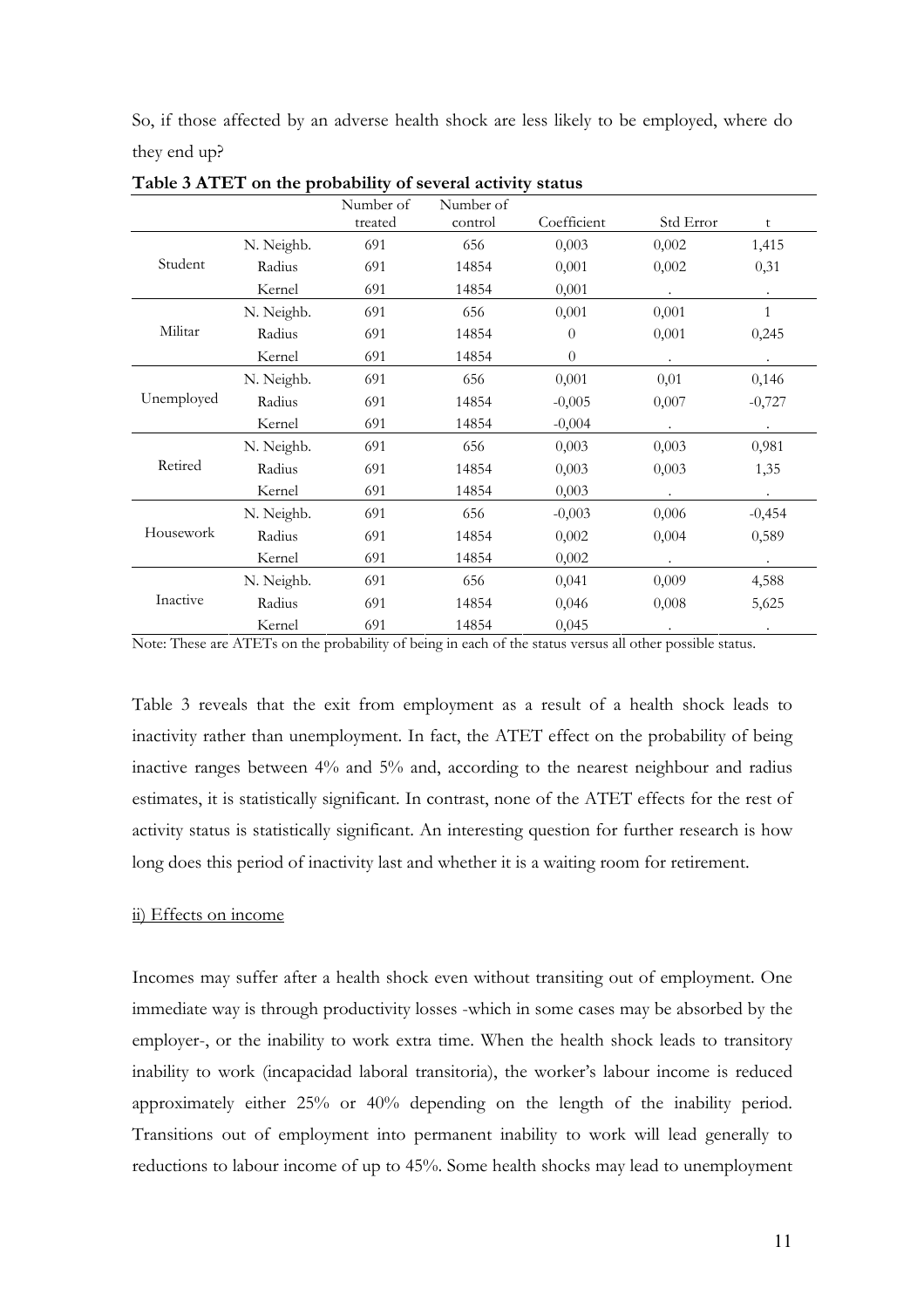–e.g. contracts expiring after the health shock may not be renewed-, in which case the worker will qualify for unemployment benefits. The duration of unemployment benefits ("prestaciones de desempleo") is currently set at around 9 days per month of work after having worked a minimum of 12 months, and it lasts for a maximum of 24 months. Unemployment benefits are linked to the previous wage within a lower and an upper bound. In 2005, the size of the benefit varies between a minimum of 375, 84  $\epsilon$ /month (gross) to a maximum of 822,3  $\epsilon$ /month gross for a worker without dependents or 1057  $\epsilon$ /month (gross) for a worker with two or more dependent children. After this –or in cases who are not eligible for unemployment benefit-, unemployed workers may be eligible for unemployment subsidy ("subsidio de desempleo") depending on their age and their family responsibilities (e.g. no person below 45 without dependents can receive this subsidy unless special cases such as ex-convicts, returned migrants etc.). This subsidy lasts up to 30 months for workers above 45 years of age and it may be extended until the worker qualifies for pension receipt if he/she is above 52. For 1995, the subsidy ranges between 375,84  $\epsilon$ /month (gross) for workers without dependents to 624 375,84  $\epsilon$ /month (gross) for workers with two or more dependent children. To give an idea of the degree of income insurance afforded by the unemployment legislation, we may contrast these figures with the latest statistic on wages (gross of income tax and worker contributions to the social security) in the Spanish economy, whose mean for the last quarter of 2004 is 1641,14  $\epsilon$ /month.

For these reasons we may expect reductions in personal labour income and increases in personal social security transfers following a health shock. It is possible that other components of households income are affected by the health shocks, this would be the case when another worker in the households must adjust his/her labour supply to provide care. In this paper we calculate the effect of a health shock on all sources of household and personal income reported in the ECHP. The treatment and control groups are defined in the same terms as in the previous estimation of the ATET on the probability of employment. That is, we match individuals with a GBB sequence of health states with individuals with a GGG sequence on the basis of the propensity score and the extra condition that they are employed at  $t=1$  and  $t=2$ .

The following tables present the ATET of a health shock effects on different sources of income. It should be noted that in the ECHP income data refers to the year prior to the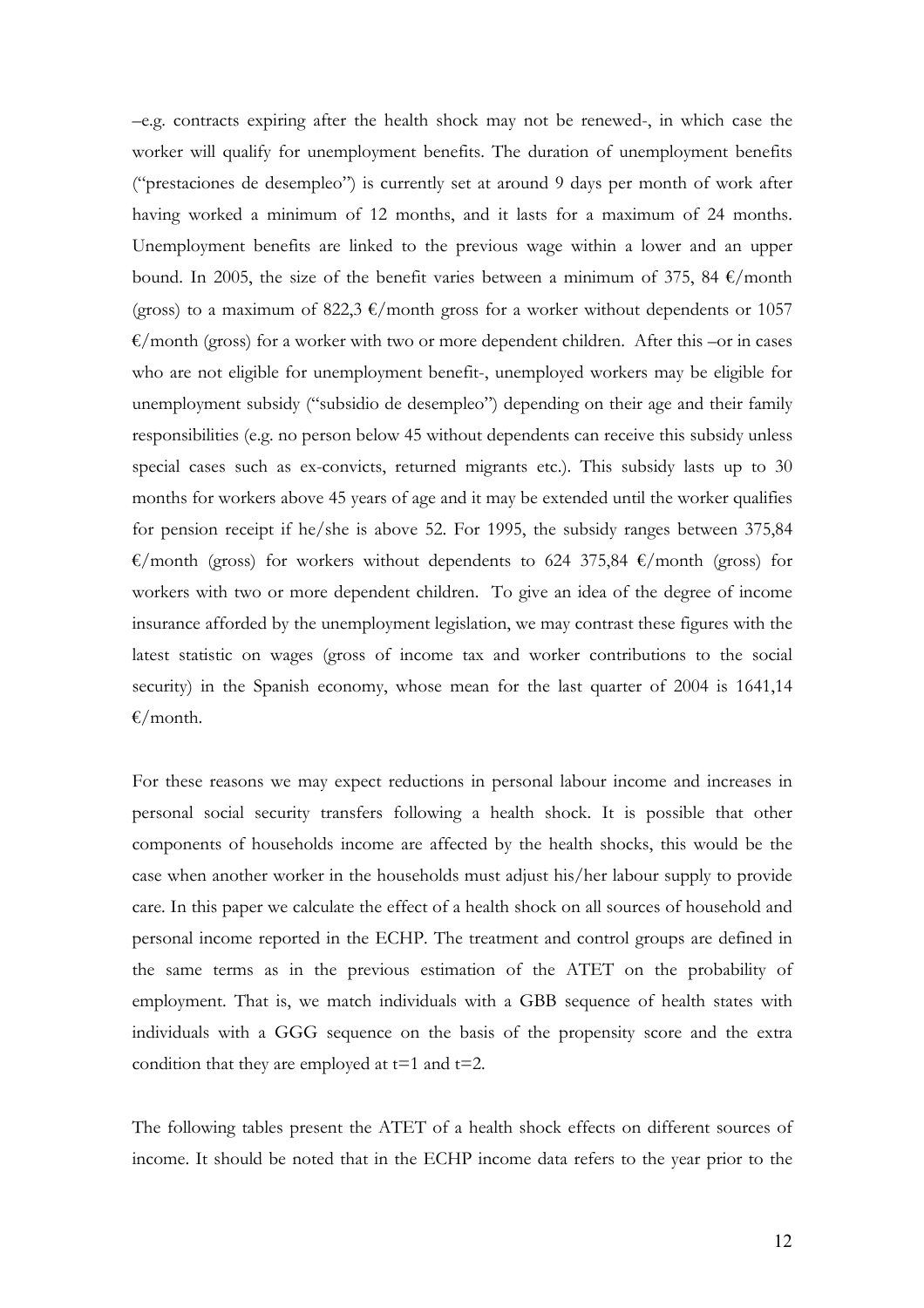date of the survey, so we report the effects on income at  $t=2$ , that is the year in which the respondent reports a health shock, and at  $t=3$ . Note that the ATET estimates suggest a significant reduction in total household income at both  $t=2$  and  $t=3$ . These are driven by the reductions in labour income, which are not compensated by the parallel increases in social security transfers. For instance, in the year when the shock is reported, the reduction in personal labour income is estimated at around 2154  $\epsilon$  (all money figures expressed in constant terms at 2001 prices) –this is the average of the three different estimates. In contrast, the increase in social security transfers is estimated at around 544  $\epsilon$ . In the second year after having suffered the shock, the estimates suggest a reduction of 2322  $\epsilon$  in personal labour income and an increase of 600  $\epsilon$  in personal social security transfers. It would be interesting to observe whether the reduction in income continues beyond the second year after the shock, but, as suggested by the smaller sample sizes for treatment and control groups in the bottom panel of the table, extending the time span prohibitively reduces the number of valid observations. In any case the results lend support to the idea that there is a direct causal effect from health to income and that this has to do with the fact that the system of social security provisions does not fully insure labour income against illness.

|                                                                                      |  |  |  | $M_{\rm{radial}}$ $\rightarrow$ $H_{\rm{dustal}}$ $\rightarrow$ $H_{\rm{dustal}}$ $\rightarrow$ $\Lambda$ $\rm{TPT}$ $\rightarrow$ $\Gamma$ $\rm{F_{\rm{dustal}}}$ $\rightarrow$ $\rightarrow$ |  |  |
|--------------------------------------------------------------------------------------|--|--|--|------------------------------------------------------------------------------------------------------------------------------------------------------------------------------------------------|--|--|
| shock.                                                                               |  |  |  |                                                                                                                                                                                                |  |  |
| Table 4. ATET on different income measures on $t=2$ (year coinciding with the health |  |  |  |                                                                                                                                                                                                |  |  |

| Income measure            | Method     | # treated            | $#$ controls | <b>ATET</b>    | S. Error | t       |
|---------------------------|------------|----------------------|--------------|----------------|----------|---------|
| Household total           | N. Neighb. | 691                  | 658          | $-3041$        | 926      | $-3,29$ |
| Income                    | Radius     | $\ddot{\phantom{1}}$ |              |                |          |         |
|                           | Kernel     | 691                  | 14854        | $-2314$        |          | $\sim$  |
| Household total           | N. Neighb. | 691                  | 658          | $-2134$        | 757      | $-2,82$ |
| Labour income             | Radius     | ä,                   | $\bullet$    | $\epsilon$     |          |         |
|                           | Kernel     | 691                  | 14854        | $-3155$        |          |         |
| Household total           | N. Neighb. | 691                  | 658          | $-11$          | 33       | $-0,33$ |
| private transfers         | Radius     | ÷.                   | ä,           | $\blacksquare$ |          |         |
|                           | Kernel     | 691                  | 14854        | $-12$          |          |         |
| Household total           | N. Neighb. | 691                  | 660          | 408            | 249      | 1,64    |
| social security transfers | Radius     | 691                  | 14854        | 454            | 181      | 2,51    |
|                           | Kernel     | 691                  | 14854        | 448            | $\sim$   | $\sim$  |
| Personal total            | N. Neighb. | 691                  | 660          | $-1310$        | 625      | $-2,10$ |
| Income                    | Radius     | 691                  | 14854        | $-1214$        | 424      | $-2,86$ |
|                           | Kernel     | 691                  | 14854        | $-1226$        |          |         |
| Personal total            | N. Neighb. | 691                  | 660          | $-1689$        | 501      | $-3,37$ |
| Labour income             | Radius     | 691                  | 14854        | $-2434$        | 325      | $-7,48$ |
|                           | Kernel     | 691                  | 14854        | $-2338$        |          |         |
| Personal total            | N. Neighb. | 691                  | 660          | $-32$          | 30       | $-1,05$ |
| private transfers         | Radius     | 691                  | 14854        | $-15$          | 8        | $-1,95$ |

13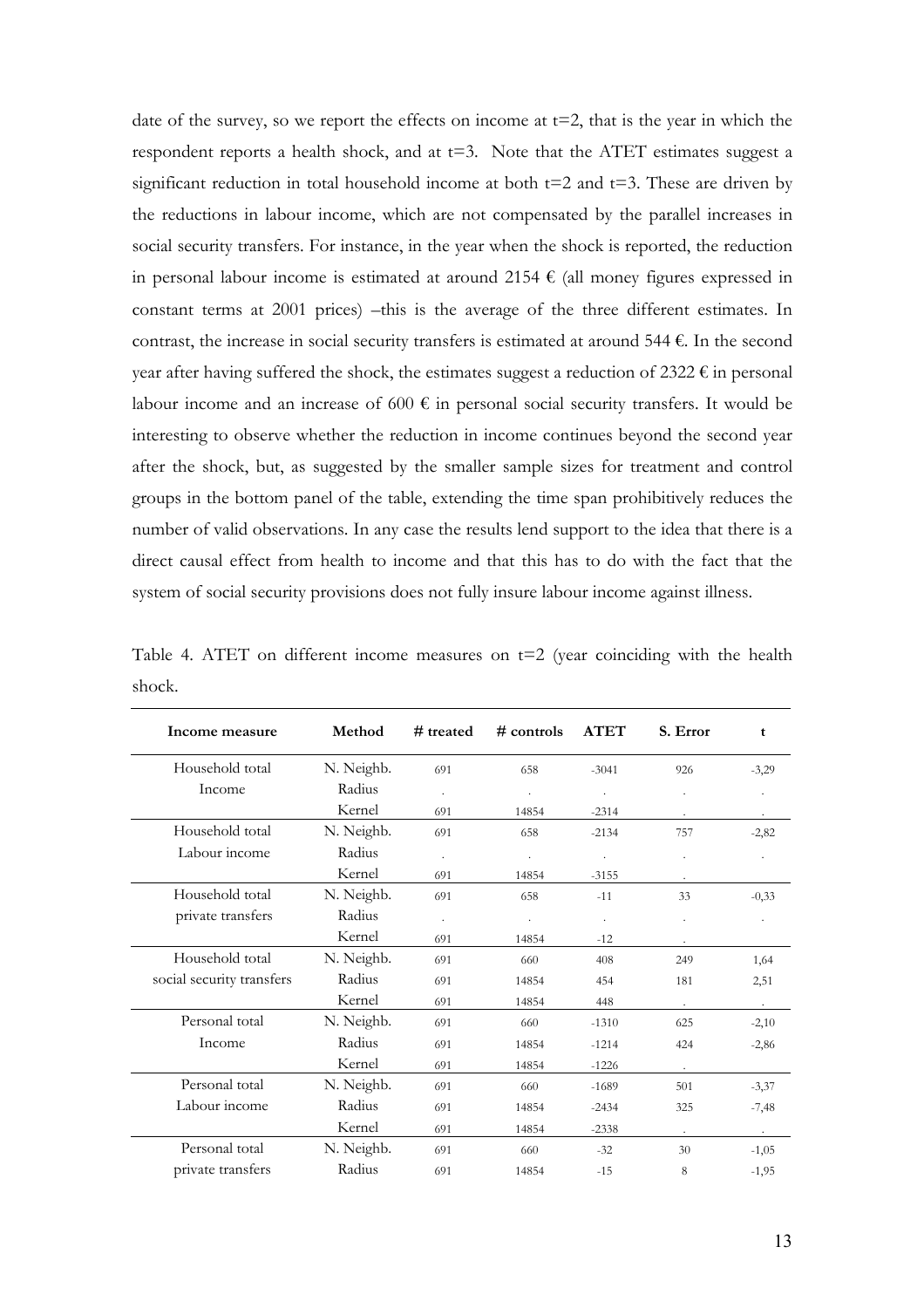|                           | Kernel     | 691 | 14854 | -14 |    |      |
|---------------------------|------------|-----|-------|-----|----|------|
| Personal total            | N. Neighb. | 691 | 660   | 583 | 99 | 5,92 |
| social security transfers | Radius     | 691 | 14854 | 525 | 98 | 5,38 |
|                           | Kernel     | 691 | 14854 | 524 |    |      |

Note: Money figures in 2001€

Standard errors for the kernel matching estimates are not available for this version of the paper since they require bootstrapping. In some instances we were not able to obtain ATET estimates with the radius method.

## Table 5. ATET on different income measures on t=3 (one year after the health shock)

| Income<br>measure                 | Method     | # treated | # controls | <b>ATET</b>    | S. Err. | t            |
|-----------------------------------|------------|-----------|------------|----------------|---------|--------------|
|                                   | N. Neighb. | 504       | 476        | $-3798$        | 1094    | $-3,47$      |
| Household<br>total<br>Income      | Radius     | 504       | 10777      | $-2735$        | 613     | $-4,46$      |
|                                   | Kernel     | 504       | 10777      | $-2650$        |         |              |
| Household<br>total                | N. Neighb. | 504       | 476        | $-2843$        | 889     | $-3,20$      |
| Labour<br>income                  | Radius     | 504       | 10777      | $-3744$        | 571     | $-6,55$      |
|                                   | Kernel     | 504       | 10777      | $-3558$        |         |              |
| Household<br>total                | N. Neighb. | 504       | 476        | 74             | 61      | 1,21         |
| private                           | Radius     | 504       | 10777      | 57             | 54      | 1,05         |
| transfers                         | Kernel     | 504       | 10777      | 58             |         |              |
| Household<br>total                | N. Neighb. | 504       | 476        | 365            | 320     | 1,14         |
| social security<br>transfers      | Radius     | 504       | 10777      | 727            | 232     | 3,14         |
|                                   | Kernel     | 504       | 10777      | 715            |         | $\mathbf{r}$ |
|                                   | N. Neighb. | 504       | 476        | $-1527$        | 679     | $-2,25$      |
| Personal total                    | Radius     | 504       | 10777      | $-1725$        | 418     | $-4,12$      |
| Income                            | Kernel     | 504       | 10777      | $-1725$        |         |              |
| Personal total                    | N. Neighb. | 504       | 476        | $-1923$        | 631     | $-3,05$      |
| Labour<br>income                  | Radius     | 504       | 10777      | $-2560$        | 398     | $-6,43$      |
|                                   | Kernel     | 504       | 10777      | $-2482$        |         |              |
| Personal total                    | N. Neighb. | 504       | 476        | $\overline{9}$ | 19      | 0,48         |
| private<br>transfers              | Radius     | 504       | 10777      | $-7$           | 14      | $-0,49$      |
|                                   | Kernel     | 504       | 10777      | -6             |         |              |
| Personal total<br>social security | N. Neighb. | 504       | 476        | 585            | 158     | 3,70         |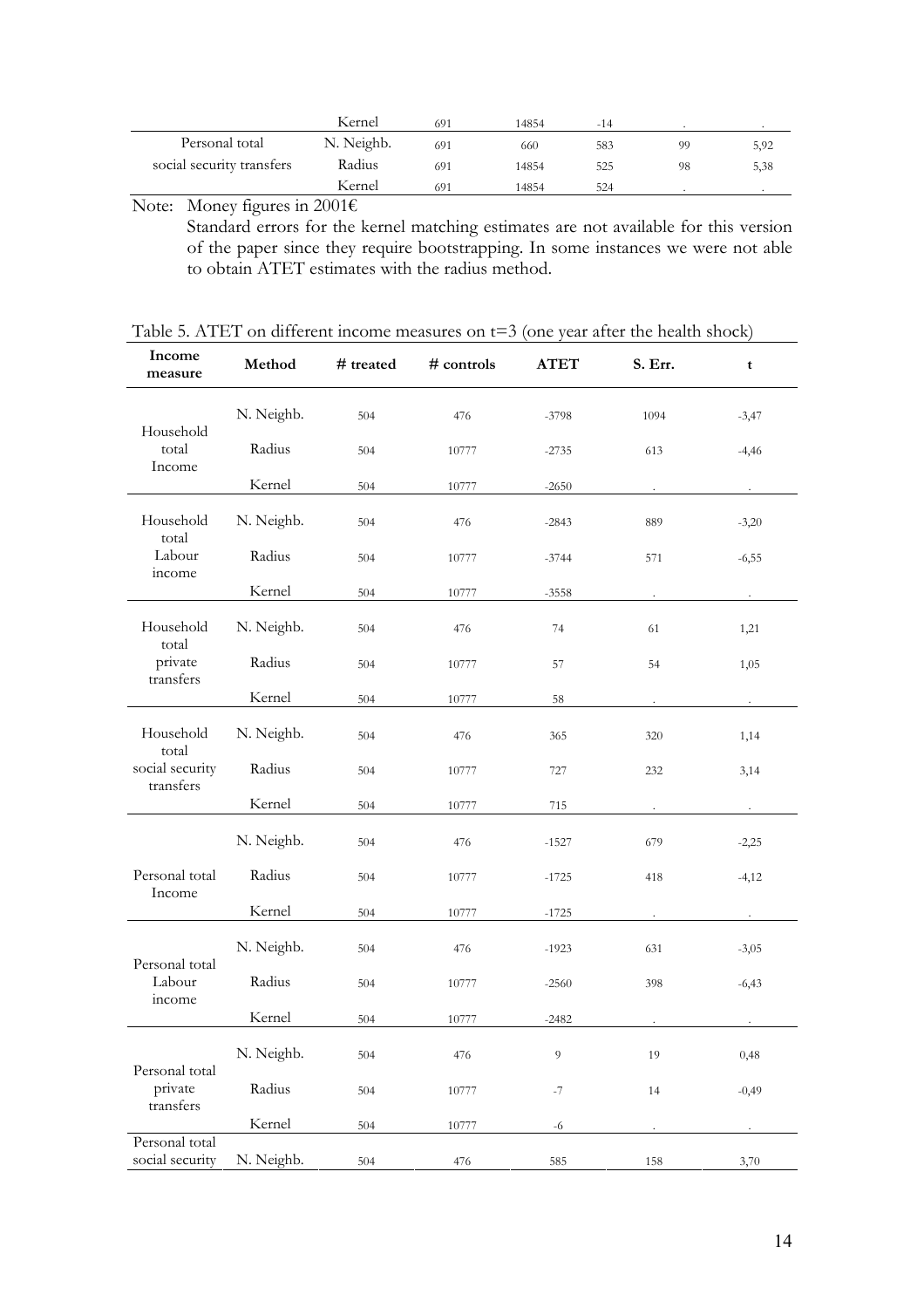| transfers |                                        |     |       |     |     |      |
|-----------|----------------------------------------|-----|-------|-----|-----|------|
|           | Radius                                 | 504 | 10777 | 613 | 143 | 4,28 |
|           |                                        |     |       |     |     |      |
|           | Kernel                                 | 504 | 10777 | 601 |     |      |
|           | Note: Money figures in 2001 $\epsilon$ |     |       |     |     |      |

Standard errors for the kernel matching estimates are not available for this version of the paper since they require bootstrapping.

#### 5.3 Effects of labour transitions on health

Without aiming to establish the precise causal pathway from transitions into unemployment to health –which could range from psychological effects to economic hardship induced disease-, we now turn to the estimation of the ATET of a transition into unemployment on the probability of reporting good health. In this version we shall only report the estimate that uses the nearest neighbor matching algorithm for our sample of 867 individuals in the treatment group. This estimate is –0.031 with a standard error of 0.016 (t-value=-1.905). This preliminary evidence thus suggests that individuals with good health who experience a transition into unemployment are 3% more likely to suffer a health shock after being unemployed for some time.

#### **6. Discussion and conclusion**

In this paper we have provided evidence for the Spanish population suggesting that adverse health shocks have an important causal effect on the probability of being in employment. While this is relatively unsurprising, these shocks also seem to lead to non-negligible reductions in income. This lends support to the idea that, as shown by Smith for the USA population, socio-economic changes occurring in adulthood are able to affect the relationship between income and health. Therefore social security policies aimed at insuring income against adverse health event may have some room for weakening the relationship between income and health documented for the Spanish population. Of course, this does not diminish the potential importance of events occurring early in life and which may be caused by the socio-economic conditions of parents, neither the potential importance of channels of causation from socio-economic status to health later on in life. In fact, even within a short time span of three years we are able to find that a transition into unemployment increases significantly the chances of reporting bad health thereafter.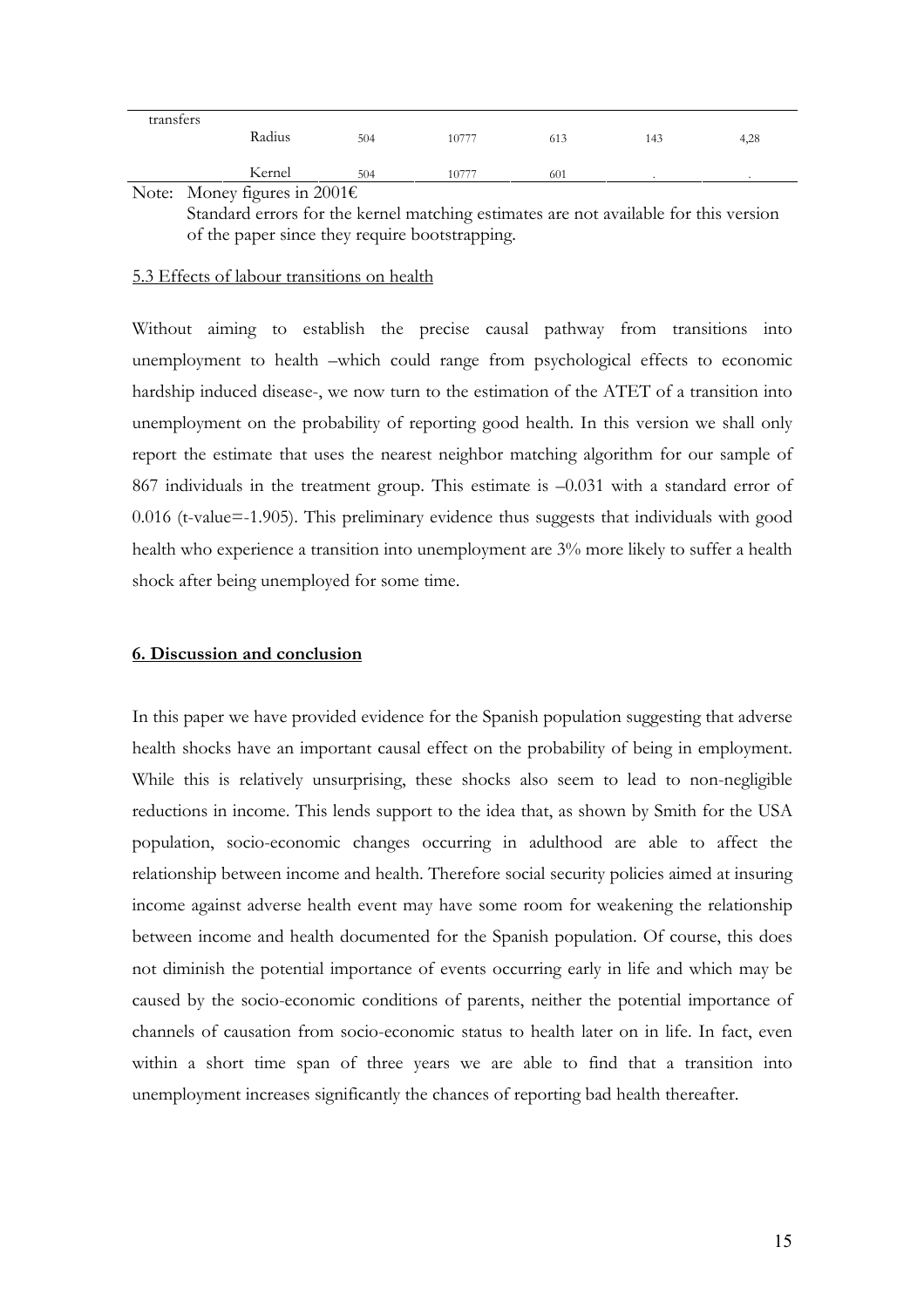While these results are not directly translatable into policy, they are able to suggest further avenues of research. For instance, which are the precise ways in which the health shock leads to income reductions (on the job productivity losses borne by the worker, less extra time, exit and entry into sick leave etc..). Another important question is how different institutional arrangements in social and worker protection might influence the regional differences in income related health inequalities reported elsewhere.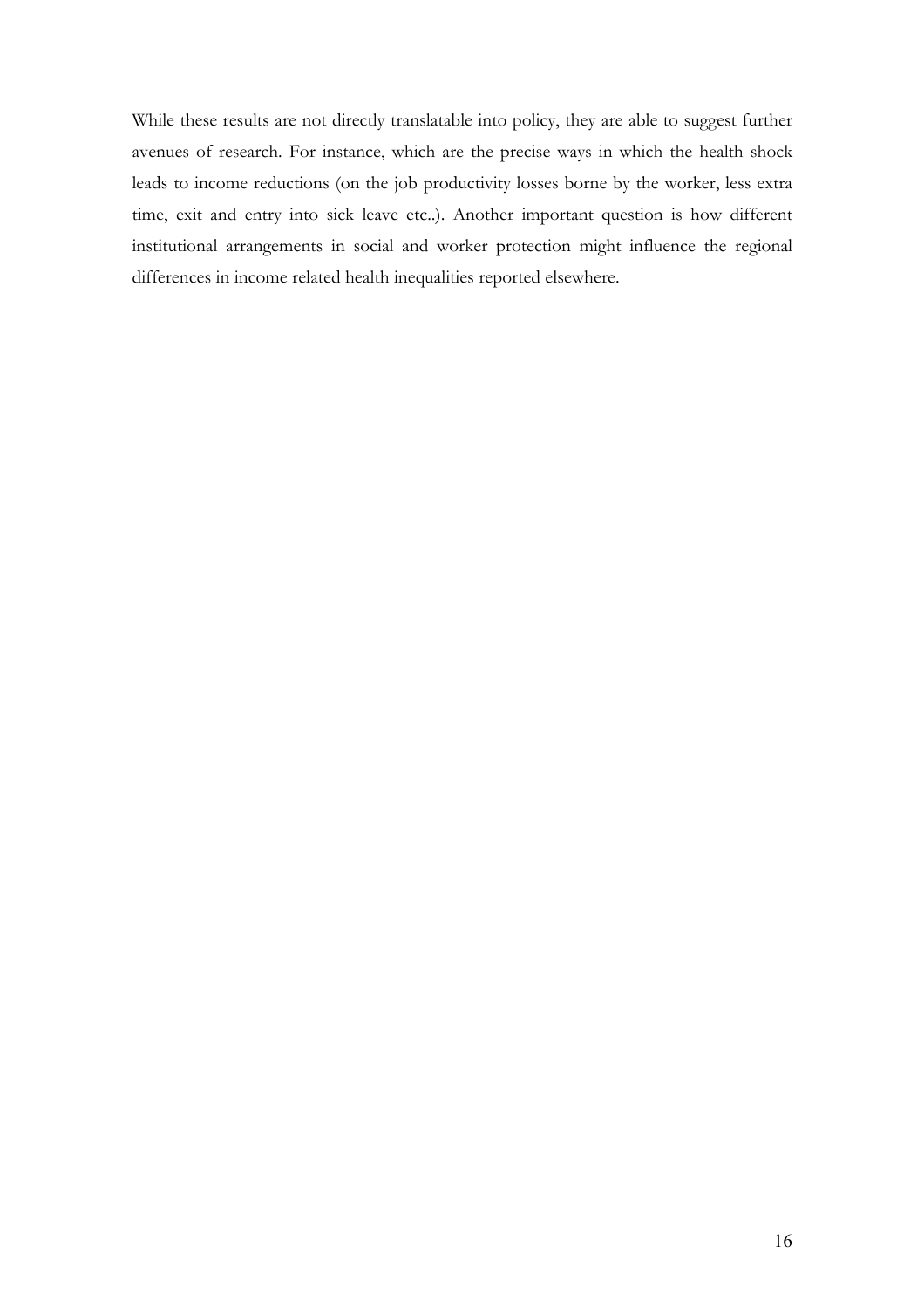#### **References**

Acheson Donald (1998). Independent Inquiry into Inequalities in Health.

Becker Sasha and Ichino Andrea (2002). Estimation of average treatment effects based on propensity scores. *The Stata Journal* 2(4): 358-377.

Blundell Richard and Costa Dias Monica (2002). Alternative Approaches to Evaluation in Emprical Microeconomics. *Portuguese Economic Journal* 1: 91-115.

Case Anne, Lubotsky Darren and Paxson Chris (2002). Economic Status and Health in Childhood: the Origins of the Gradient. *American Economic Review* 92(5): 1308-1334.

Contoyannis, P. and N. Rice (2001). The impact of health on wages: Evidence from the British Household Panel Survey. *Empirical Economics* 26(4): 599-622.

Dano (2004). Road injuries and long-run effects on income and employment. Paper presented at the XXIII European Workshop on Econometrics and Health Economics. Venafro, Italy. September 2004.

Deaton Angus (2002). Policy Implications of the Gradient of Health and Wealth. *Health Affairs*  21(2): 13-30.

Deaton Angus (2003). Health, inequality and economic development. *Journal of Economic Literature* 41: 113-158.

Disney, R.., C. Emmerson and M. Wakefield (2003). Ill health and retirement: A panel data based analysis. WP 03/02. The Institute for Fiscal Studies. London.

Frölich Markus, Heshmati Almas and Lechner Michael (2004). A Microeconometric Evaluation of Rehabilitation of Long-Term Sickness in Sweden. *Journal of Applied Econometrics* 19: 375-396.

García Gómez Pilar and López Nicolás Ángel (2004a). Regional Differences in Socio-Economic Health Inequalities in Spain. University Pompeu Fabra. Department of Economics and Business. Working paper #757.

García Gómez Pilar and López Nicolás Ángel (2004b) Socio-Economic Inequalities in Health in Catalonia Autores: University Pompeu Fabra. Department of Economics and Business. Working paper #758.

Heckman J, Ichimura H and Todd P (1997). Matching as an Econometric Evaluation Estimator. *Review of Economic Studies* 64: 605-654.

Lechner Michael and Vázquez Álvarez Rosalia (2004). The effect of disability on labour outcomes in Germany: evidence from matching. Centre for Economic Policy Research. London. Discussion Paper #4223.

Navarro Vicente (2001). The Political Economy of Social Inequalities: Consequences for Health and Quality of Life. New York. Baywood

Regidor E, Gutiérrez-Fisac J L, Rodríguez C, de Mateo S and Alonso I (1995). Las desigualdades sociales y la salud en España. La salud y el sistema sanitario en España. Informe SESPAS 1995: 19-43.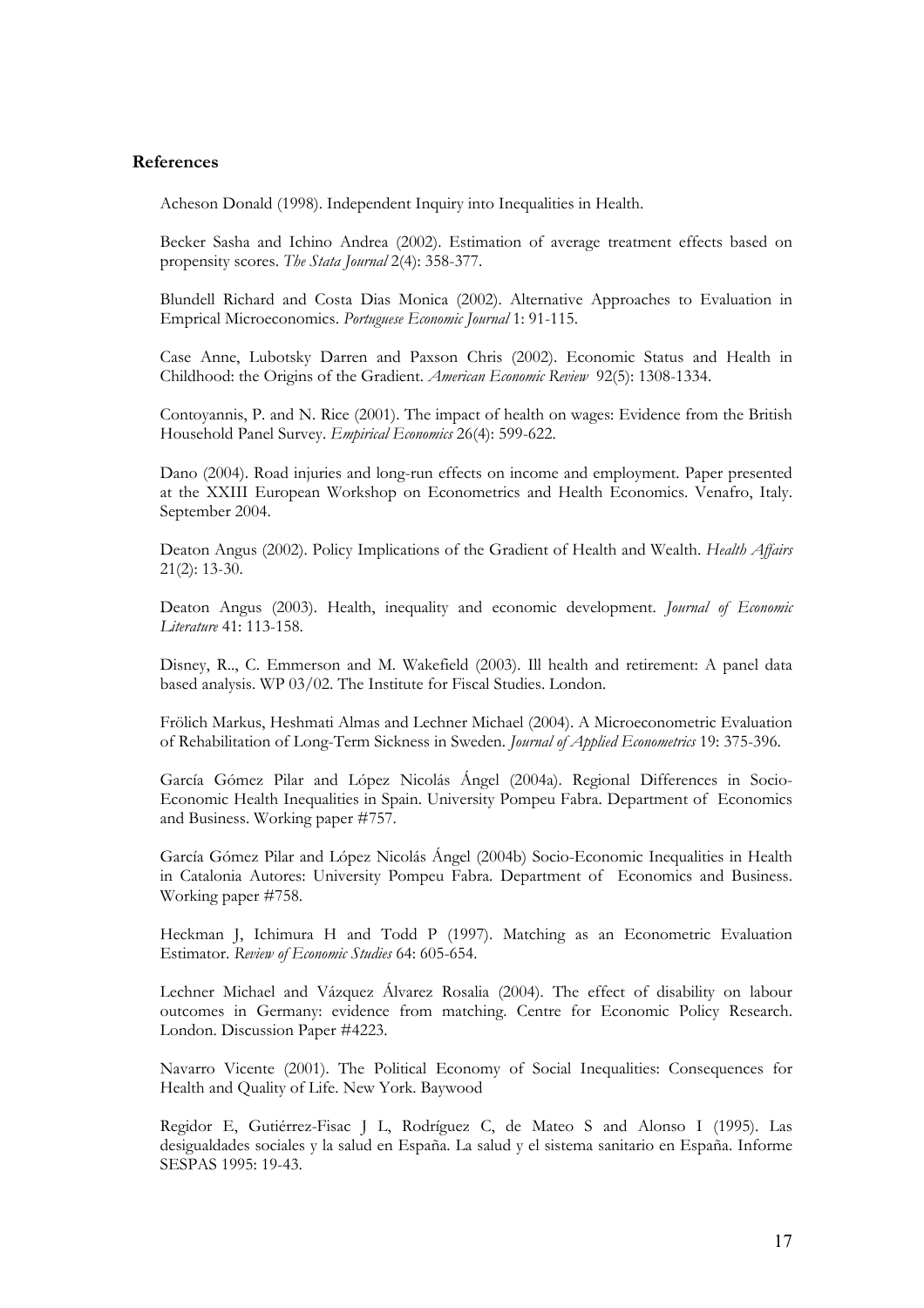Regidor E, Gregorio B, de la Fuente L, Domingo A, Rodriguez C and Alonso J (1999). Association between educational level and health related quality of life in Spanish adults. Journal of Epidemiology community Health 53: 75-82

Regidor E, Gutiérrez-Fisac JL, Domínguez V, Calle M E and Navarro P (2002). Comparing social inequalities in health in Spain: 1987 and 1995/98. Social Science and Medicine 54: 1323- 1332.

Rosenbaum P and Rubin DB (1983). The Central Role of the Propensity Score in Observational Studies for Causal Effects. *Biometrika* 70: 41-55.

Rosenbaum P and Rubin DB (1984). Reducing Bias in Observational Studies Using Subclassification on the Propensity Score. *Journal of the American Statistical Association* 79: 516-524

Smith James P (2004). Unravealing the SES Health Connection. The Institute for Fiscal Studies. Working Paper WP04/02.

Van Doorslaer Eddy and Koolman Xander (2004). Explaining the differences in incomerelated health inequalities across European countries. *Health Economics* 13(7): 609-628.

Wooldridge Jeffrey (2002). Simple Solutions to the Initial Conditions Problem in Dynamic, Non Linear Panel Data Models with Unobserved Heterogeneity. The Institute for Fiscal Studies. Deparment of Economics, UCL. Working Paper CWP18/02.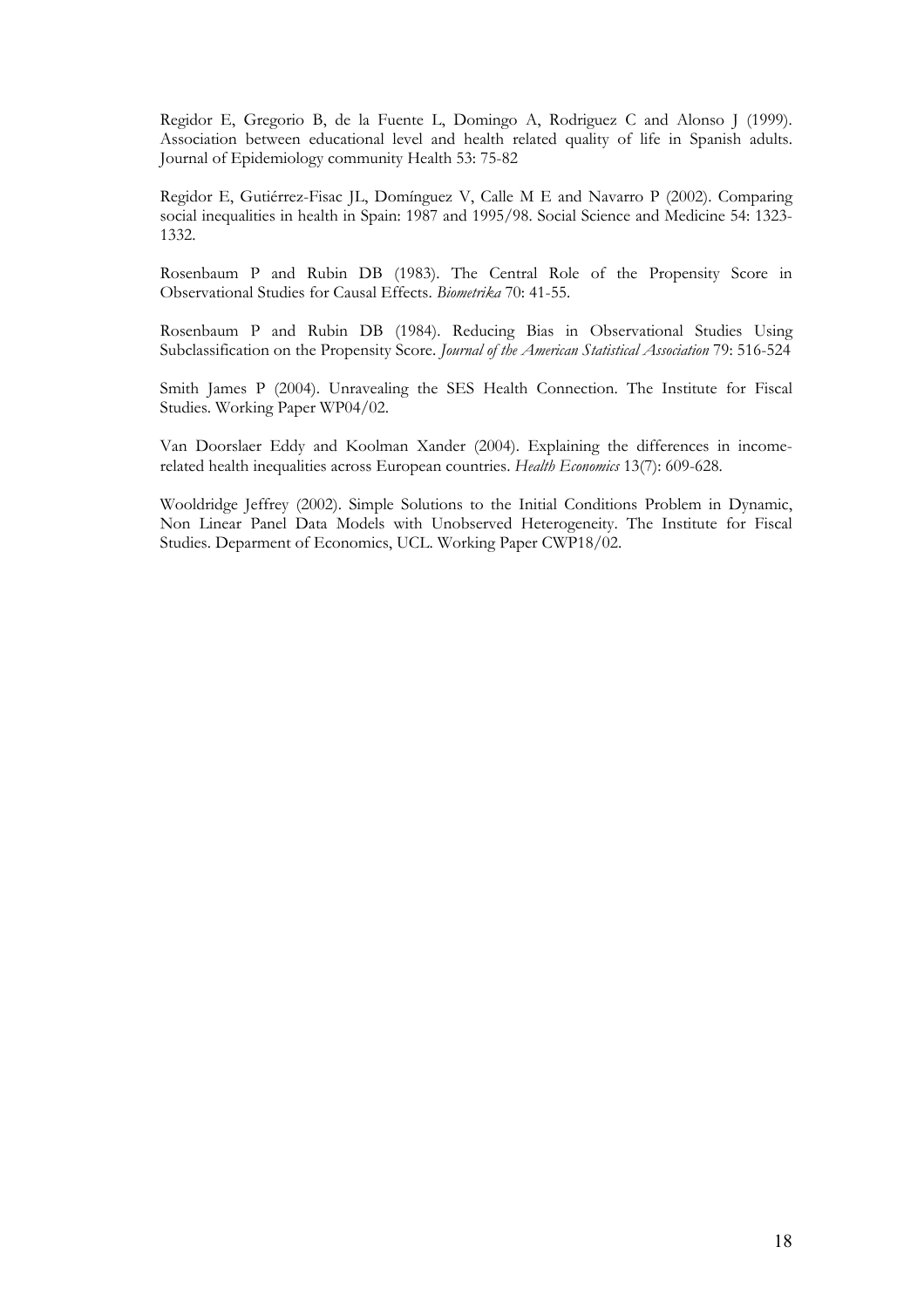|                                                       | GGG      |                   | <b>GBB</b> |                   |          | <b>EEE</b>        | <b>EUU</b> |                   |
|-------------------------------------------------------|----------|-------------------|------------|-------------------|----------|-------------------|------------|-------------------|
|                                                       | Mean     | Standard<br>Error | Mean       | Standard<br>Error | Mean     | Standard<br>Error | Mean       | Standard<br>Error |
| Age                                                   | 38.12    | 9.74              | 44.57      | 9.47              | 38.66    | 9.68              | 35         | 11.21             |
| Male                                                  | 0.67     | 0.47              | 0.66       | 0.47              | 0.68     | 0.47              | 0.42       | 0.49              |
| Married                                               | 0.68     | 0.47              | 0.78       | 0.41              | 0.69     | 0.46              | 0.59       | 0.49              |
| Never married                                         | 0.28     | 0.45              | 0.16       | 0.37              | 0.27     | 0.44              | 0.37       | 0.48              |
| Separated/Divorc<br>ed                                | 0.027    | 0.16              | 0.039      | 0.19              | 0.028    | 0.16              | 0.029      | 0.17              |
| Widowed                                               | 0.010    | 0.099             | 0.017      | 0.13              | 0.01     | 0.10              | 0.0091     | 0.095             |
| Children aged<br>less than 16                         | 0.73     | 0.88              | 0.69       | 0.91              | 0.74     | 0.89              | 0.73       | 0.91              |
| Household size<br>Total household                     | 3.65     | 1.32              | 3.80       | 1.39              | 3.66     | 1.33              | 3.93       | 1.420379          |
| equivalent<br>income (Adjusted<br>OECD Scale)         | 11931.44 | 7174.23           | 10413.41   | 6892.27           | 11973.38 | 7223.01           | 8005.71    | 6844.46           |
| Total income<br>Household<br>Total income             | 25411.76 | 16094.49          | 22983.84   | 14868.17          | 25543.76 | 16215.87          | 18330.09   | 18098.36          |
| from labour in<br>the Household                       | 18684.15 | 14587.45          | 15277.75   | 12655.45          | 18724.66 | 14640.33          | 10563.47   | 10844.47          |
| Private transfers<br>in the household<br>Total social | 52.51    | 829.49            | 39.35      | 363.42            | 52.64    | 831.65            | 130.7      | 852.85            |
| transfers in the<br>Household                         | 2314.66  | 5791.25           | 2755.38    | 4579.04           | 2259.29  | 5686.29           | 4913.74    | 12500.92          |
| Total income<br>Individual                            | 13819.02 | 10316.83          | 12716.98   | 10916.33          | 14131.65 | 10470.59          | 4650.41    | 14105.51          |
| Total income<br>from labour in<br>the Individual      | 11258.43 | 9540.38           | 8896.76    | 8293.44           | 11403.84 | 9543.19           | 2058.41    | 3874.83           |
| Private transfers<br>in the Individual                | 27.17    | 597.09            | 12.17      | 158.7             | 26.51    | 599.76            | 52.24      | 492.99            |
| Total social<br>transfers in the<br>Individual        | 162.01   | 2327.19           | 688.62     | 2517.23           | 141.36   | 2241.2            | 2252.97    | 11703.41          |
| Less than<br>secondary school                         | 0.45     | $0.50\,$          | 0.66       | 0.47              | 0.45     | $0.50\,$          | 0.63       | 0.48              |
| Secondary school                                      | 0.22     | 0.41              | 0.14       | 0.34              | 0.22     | 0.41              | 0.22       | 0.41              |
| Third level<br>education                              | 0.33     | 0.47              | 0.20       | 0.40              | 0.33     | 0.47              | 0.15       | 0.36              |
| Work                                                  | 0.94     | 0.23              | 0.90       | 0.30              |          |                   |            |                   |
| Employ                                                | 0.76     | 0.43              | 0.65       | 0.48              |          |                   |            |                   |
| Self-employ                                           | $0.18\,$ | 0.39              | 0.24       | 0.43              |          |                   |            |                   |
| Student                                               | 0.0023   | 0.048             | 0.0029     | 0.054             |          |                   |            |                   |
| Militar                                               | 0.0014   | 0.037             | 0.0014     | 0.038             |          |                   |            |                   |
| Unemployed                                            | 0.039    | 0.19              | 0.033      | $0.18\,$          |          |                   |            |                   |
| Retired                                               | 0.0009   | 0.030             | 0.0043     | 0.066             |          |                   |            |                   |
| Housework                                             | 0.0090   | 0.094             | 0.012      | 0.11              |          |                   |            |                   |
| Inactive                                              | 0.0020   | 0.045             | 0.048      | 0.21              |          |                   |            |                   |
| Sah very good                                         |          |                   |            |                   | 0.24     | 0.43              | 0.24       | 0.43              |
| Sah good                                              |          |                   |            |                   | 0.67     | 0.47              | 0.64       | 0.48              |
| Sah fair                                              |          |                   |            |                   | $0.08\,$ | $0.28\,$          | 0.11       | 0.31              |
| Sah poor                                              |          |                   |            |                   | 0.0067   | $0.081\,$         | 0.015      | 0.12              |

Table A1. Descriptive statistics of control and treatment groups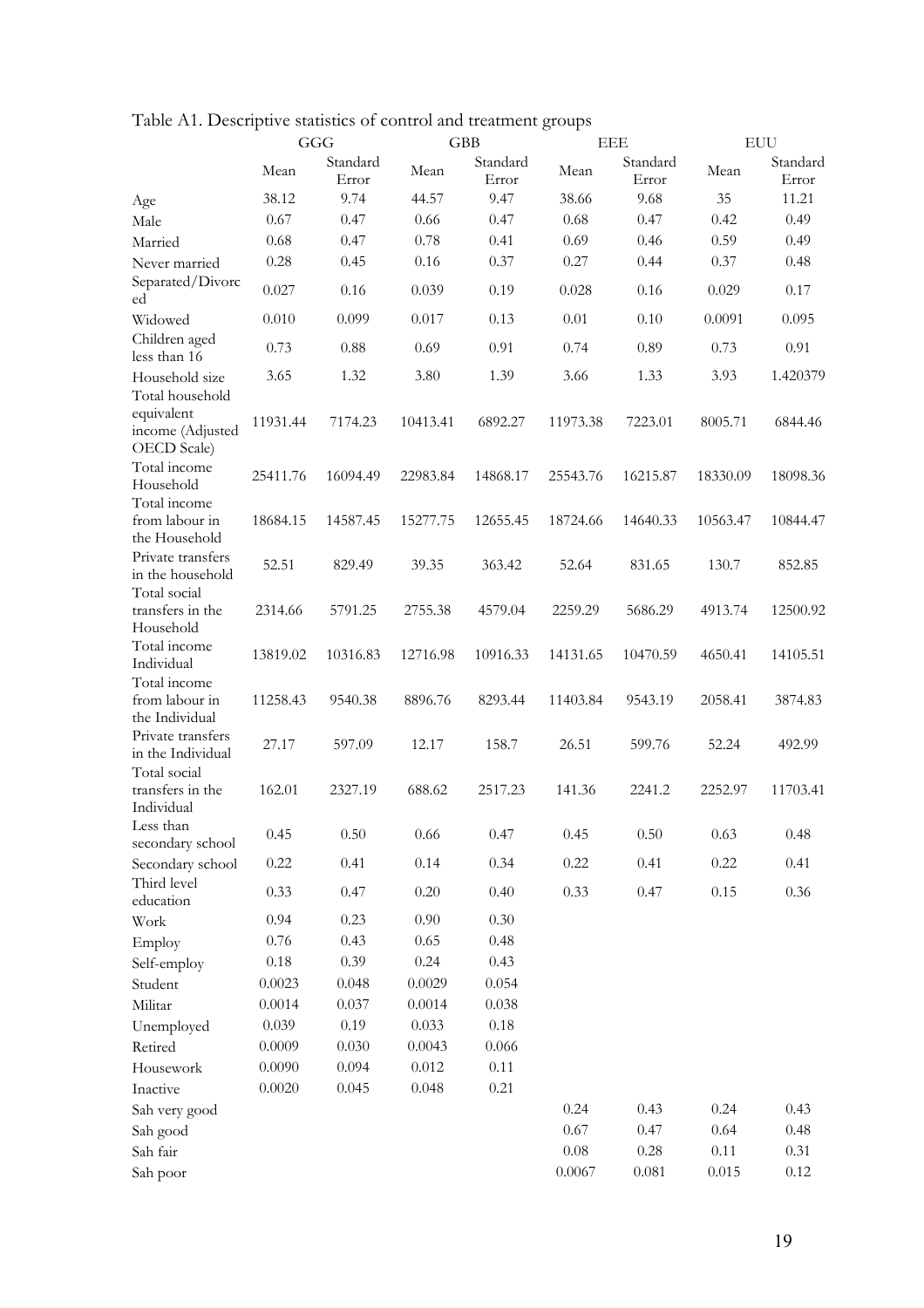Note: GBB: Good/excellent health- Fair/Bad/Very bad health - Fair/Bad/Very bad health GGG: Good/excellent health - Good/excellent health - Good/excellent health EUU: Employed – Unemployed – Unemployed EEE: Employed – Employed – Employed All the monetary outcomes are in 2001 $\epsilon$ 

| Table A2. Estimates of the Propensity Score in Health (GBB versus GGG) |
|------------------------------------------------------------------------|
|------------------------------------------------------------------------|

|                                                          | Coeficient   | Standard Error |
|----------------------------------------------------------|--------------|----------------|
| Age                                                      | 0.0404605    | 0.0224025      |
| Age <sup>2</sup>                                         | $-0.0001567$ | 0.0002754      |
| Male                                                     | $-0.1331892$ | 0.0671929      |
| Secondary school                                         | $-0.2341249$ | 0.0735729      |
| Third level education                                    | $-0.3153846$ | 0.0649699      |
| Noroeste                                                 | 0.0263392    | 0.1050098      |
| Noreste                                                  | $-0.3560797$ | 0.1076573      |
| Centro                                                   | $-0.3742696$ | 0.1045942      |
| Este                                                     | $-0.3795403$ | 0.0976885      |
| Sur                                                      | $-0.3064672$ | 0.1063649      |
| Canarias                                                 | $-0.2509086$ | 0.1323385      |
| Log household equivalent income<br>(Modified OECD scale) | $-0.0630104$ | 0.0327256      |
| Children aged less than 16 in the<br>household           | 0.025881     | 0.0299213      |
| Married                                                  | $-0.004039$  | 0.1245213      |
| Never married                                            | 0.1453231    | 0.1470275      |
| Widowed                                                  | $-0.1633508$ | 0.246201       |
| Waye 4                                                   | 0.0793927    | 0.0745428      |
| Wave 5                                                   | 0.0872208    | 0.0728775      |
| Wave 6                                                   | 0.0104539    | 0.0802536      |
| Wave 7                                                   | 0.0287288    | 0.0792103      |
| Wave 8                                                   | 0.1649996    | 0.1050717      |
| Constant                                                 | $-1.765172$  | 0.6962369      |
| Number of observations                                   | 15706        |                |
| Log-likelihood                                           | $-2760.8366$ |                |

Note: GBB: Good/excellent health- Fair/Bad/Very bad health - Fair/Bad/Very bad health

GGG: Good/excellent health - Good/excellent health - Good/excellent health

All the variables are evaluated at  $t=1$ .

Wave variables are referred to the year t=3. By construction, the two first waves are not directly included in the analysis, although their information is used for the lag values.